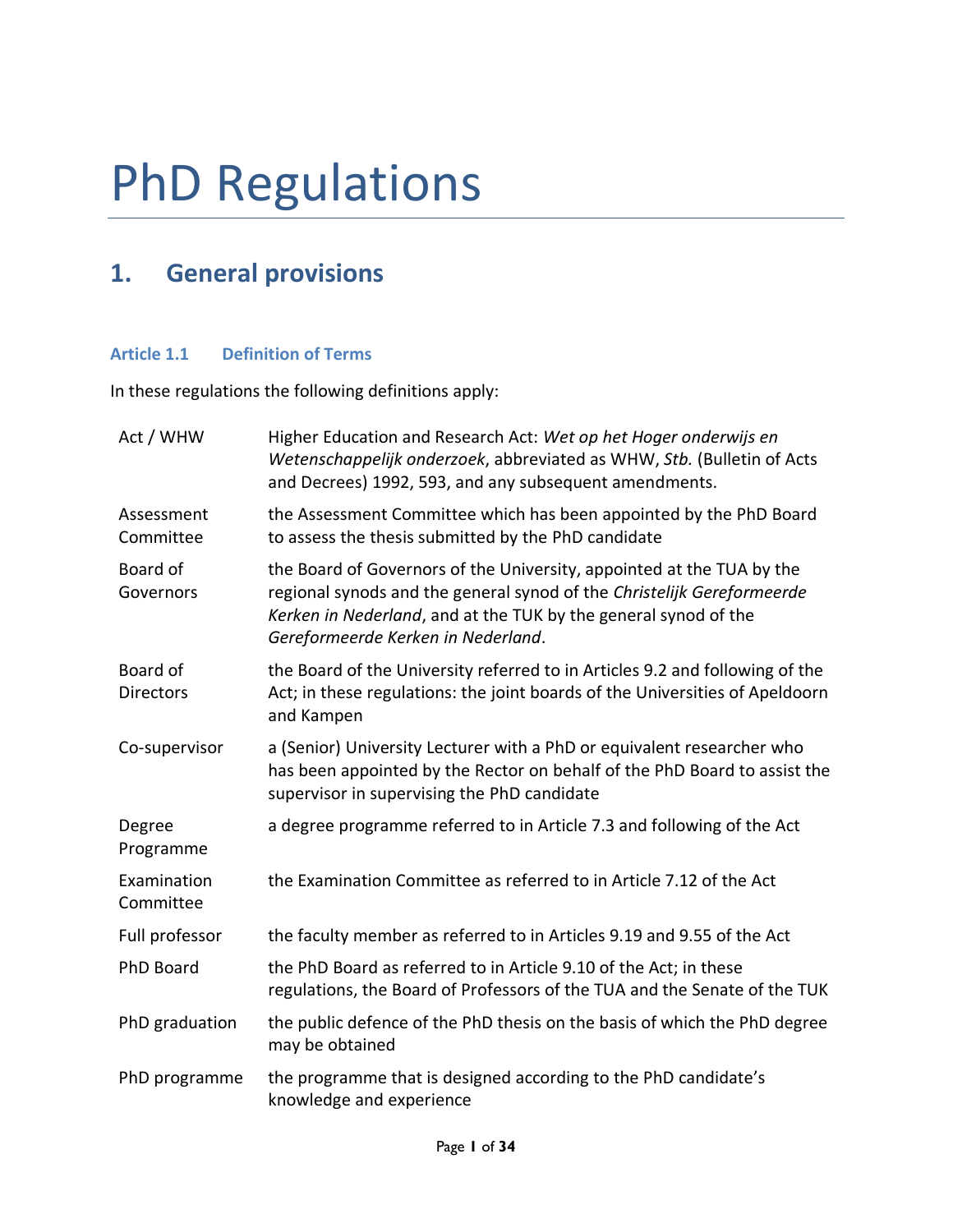| PhD research                  | the academic research on which the PhD thesis is based                                                                                                                                                                                                                          |  |
|-------------------------------|---------------------------------------------------------------------------------------------------------------------------------------------------------------------------------------------------------------------------------------------------------------------------------|--|
| PhD candidate                 | a person who has been given permission to start the PhD programme<br>under Article 7.18(2) or (3) of the Act in conjunction with Chapter 2 of<br>these PhD regulations, and who as such has been admitted by the PhD<br>Board to the PhD programme                              |  |
| <b>PhD Thesis</b>             | the academic thesis in book form, in writing or in digital form, as referred<br>to in Article 7.18(2b) of the Act, in conjunction with Chapter 4 of these<br>PhD regulations                                                                                                    |  |
| Rector (Rector<br>Magnificus) | the post-holder referred to in Article 9.3(1) of the Act, who is also Chair of<br>the PhD Board                                                                                                                                                                                 |  |
| Regulations                   | the PhD Regulations of the Theological Universities of Apeldoorn and<br>Kampen, as referred to in Article 7.19 of the Act.                                                                                                                                                      |  |
| Research Group                | a group of researchers established by the Board of the University who<br>collaborate in a common research programme                                                                                                                                                             |  |
| Programme<br>leader           | leader of a research group, appointed by the joint Boards of the<br>Universities                                                                                                                                                                                                |  |
| Supervisor                    | the full professor, or senior lecturer with a PhD and ius promovendi,<br>appointed as such by the rector on behalf of the PhD Board, as referred to<br>in Article 7.18(4) of the Act in conjunction with Chapter 3 of these PhD<br>regulations.                                 |  |
| Supervisory<br><b>Board</b>   | the Supervisory Board is charged with the supervision of the universities,<br>appointed at the TUA by the regional and general synods of the Christelijk<br>Gereformeerde Kerken in Nederland, and at the TUK by the general synod<br>of the Gereformeerde Kerken in Nederland. |  |
| <b>TUA</b>                    | the Theological University of the Christelijk Gereformeerde Kerken in<br>Nederland located in Apeldoorn                                                                                                                                                                         |  |
| <b>TUK</b>                    | the Theological University of the Gereformeerde Kerken in Nederland<br>located in Kampen                                                                                                                                                                                        |  |
| University                    | the university at which the PhD ceremony will take place                                                                                                                                                                                                                        |  |

Wherever this regulation refers to he/him, this can also be read as she/her.

# **Article 1.2 Composition of PhD Board**

- 1. The Rector Magnificus is the Chair and also a member of the PhD Board. In the absence of the Rector, a member of the PhD Board appointed by him can act as deputy Chair.
- 2. The PhD Board consists of the full professors of the TUK or, respectively, the TUA.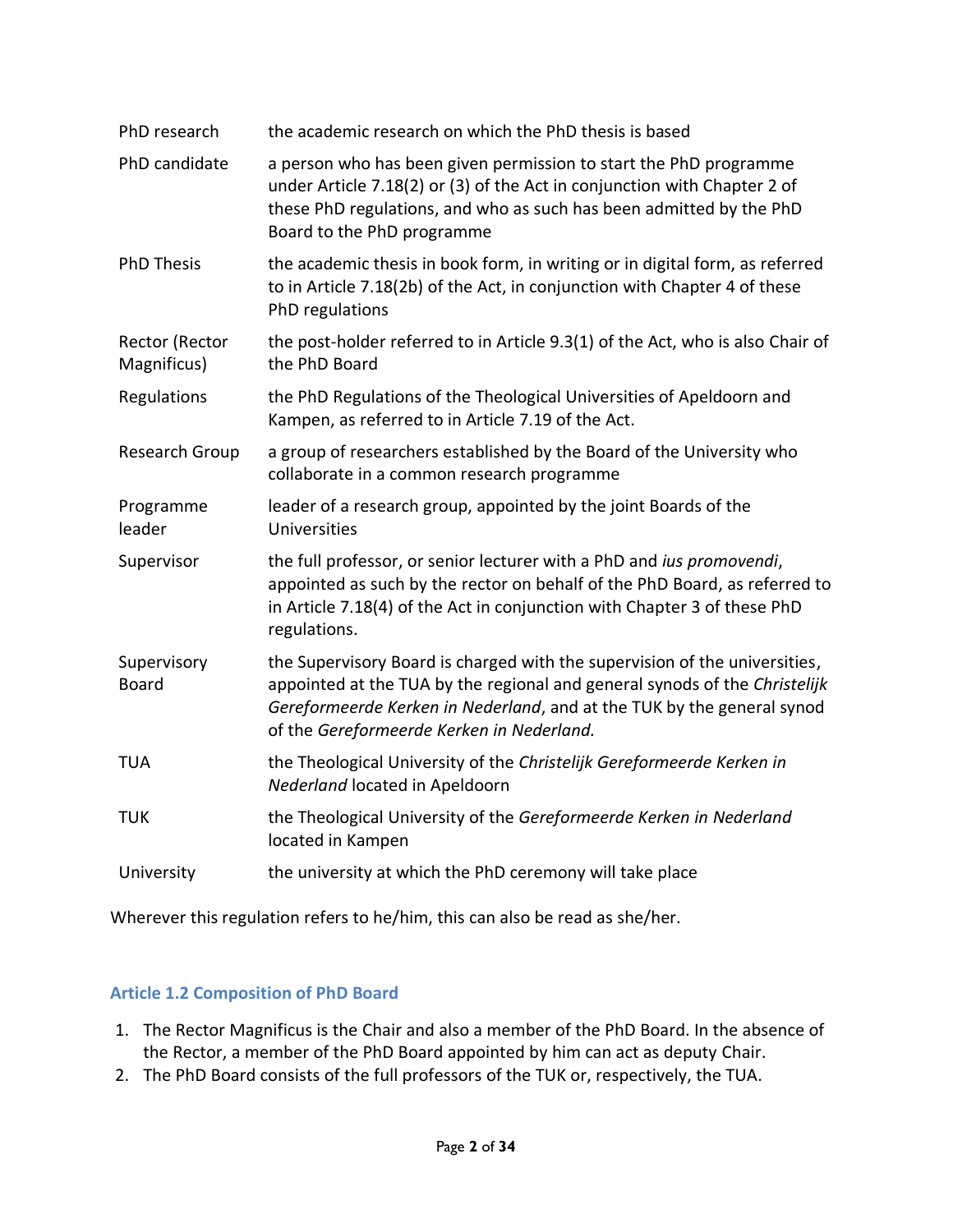#### **Article 1.3 The PhD degree**

- 1. At the TUA and the TUK the PhD Degree is obtained on the basis of the public defence of the PhD thesis in the PhD graduation ceremony, subject to the rest of the provisions of these PhD Regulations.
- 2. The PhD will be conferred by the PhD Board.
- 3. The graduation defence will take place in the presence of the PhD Board.

#### **Article 1.4 Scope of these regulations**

These PhD regulations apply to all PhD degrees at the Theological Universities of Apeldoorn and Kampen and, subject to the provisions of Chapter 11, to PhDs which are awarded elsewhere as a result of collaboration between one of these Universities and other institutions of academic learning, in so far as no deviating agreements having been made upon entering this collaboration.

#### **Article 1.5 Amendments**

Amendments to these Regulations are to be made by the Boards of Directors of the Universities, in consultation with both PhD Boards.

#### **Article 1.6 Confidentiality obligation**

Without prejudice to the provisions in Article 2.5 of the AwB [General Administrative Law Act] and the relevant stipulations in the CAO-NU [Collective Labour Agreement Universities in the Netherlands], those present or involved in the correspondence regarding a PhD and the consultations in or in connection with the non-public meetings as referred to in the Chapters 6 and 7, and with respect to the discussed and the correspondence in connection with the award of the honours (*cum laude*) degree classification as referred to in Chapter 8, and in connection with the award of honorary PhD as referred to in Chapter 10, as well as in connection with the correspondence and discussions with respect to the disputes settlement of Chapter 12 of this regulation, are bound to confidentiality.

#### **Article 1.8 Confidential advisers for academic integrity**

- 1. The TUA and the TUK have confidential advisers for academic integrity
- 2. The confidential advisers perform their duties in accordance with the national regulations regarding academic integrity.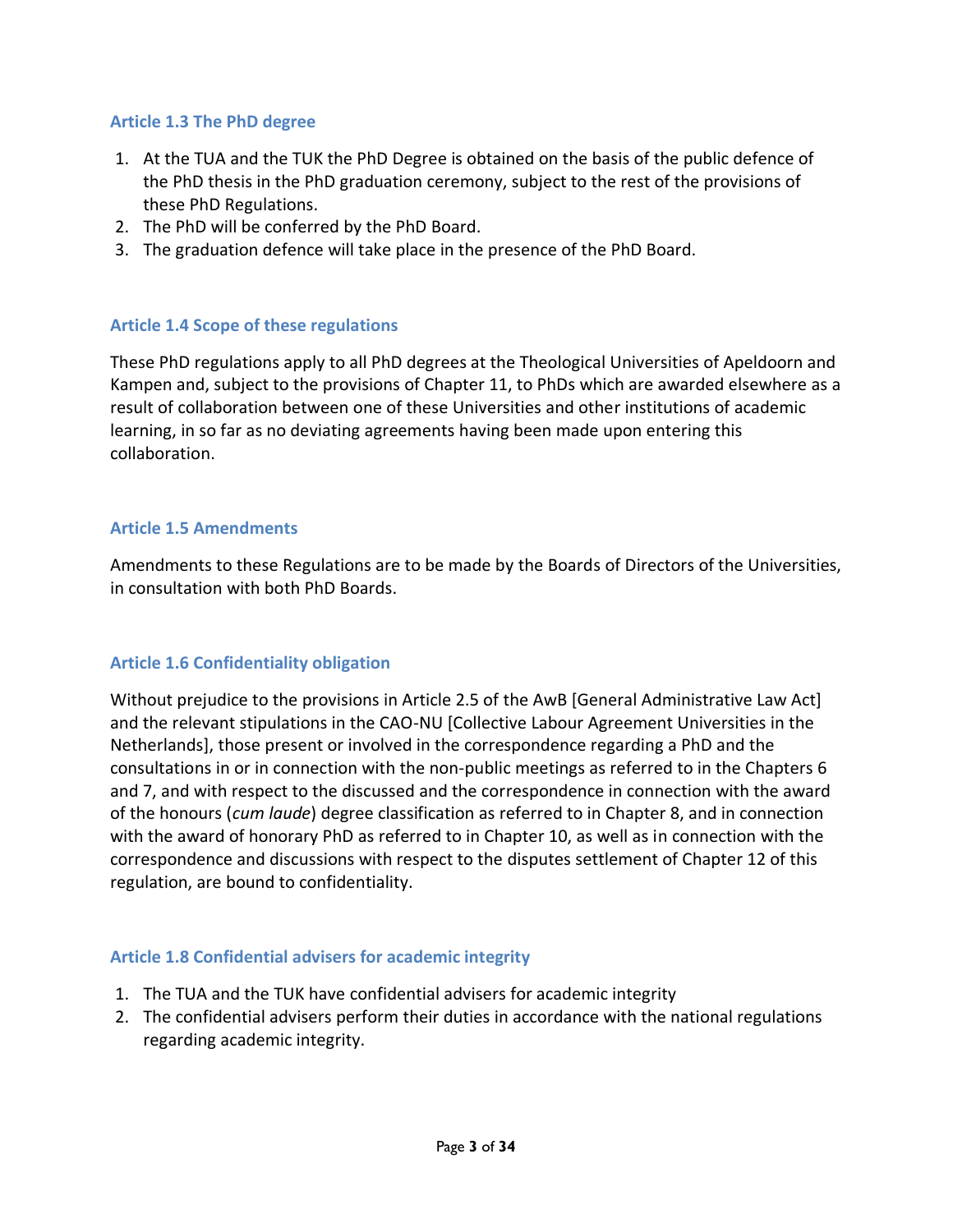# **2. The PhD Candidate**

## **Article 2.1 Definition**

A PhD candidate is an individual who has been admitted to the PhD programme and has actually embarked on writing a PhD thesis.

#### **Article 2.2 Finding supervisors and co-supervisor(s)**

- 1. Prospective PhD candidates will discuss their PhD project with the, in their opinion, professor(s) and PhD (senior) lecturer(s) most suited, or with the professor or lecturer who has already taken responsibility for the supervision of the PhD project.
- 2. The request for appointment of the supervisor/co-supervisor will take place in accordance with Article 2.4, stating the order of ranking between them. At least two supervisors or a supervisor and a co-supervisor will be appointed. The maximum number of supervisors /cosupervisors is three. Only in exceptional cases can a fourth supervisor/co-supervisor be appointed.
- 3. In the case that a prospective PhD candidate cannot find supervisors or a co-supervisor, the prospective PhD candidate will look for supervisors/ co-supervisor together with the rector.
- 4. In the case that, during the preparation period of the PhD, a conflict arises between one or more of the supervisors or co-supervisor and the prospective PhD candidate, they will present this conflict to the programme leader, who will attempt to mediate in the case concerned. In the case that no solution can be found for the conflict, the rector decides.

#### **Article 2.3 Application procedure**

- 1. The professor/(senior) lecturer who has been asked by a prospective PhD candidate to become their supervisor will, before taking further action, first make sure that the prospective candidate has met all requirements for application to the PhD programme, in agreement with article 2.4 of these regulations.
- 2. A prospective PhD candidate who has not met the requirements will be referred to the PhD Board by the intended supervisor before the supervisor takes the request into consideration.
- 3. Once the intended supervisor is satisfied that the prospective candidate has met the requirements, the intended supervisor will ask the PhD candidate to write a so-called research proposal according to the operative format and according to the valid procedure of the research groups.
- 4. The research proposal endorsed by the intended supervisor will be presented to the research group to which the supervisor belongs. The research group will discuss the proposal according to the operative submission procedure, after which the programme leader decides whether the new PhD candidate is eligible be admitted in to the research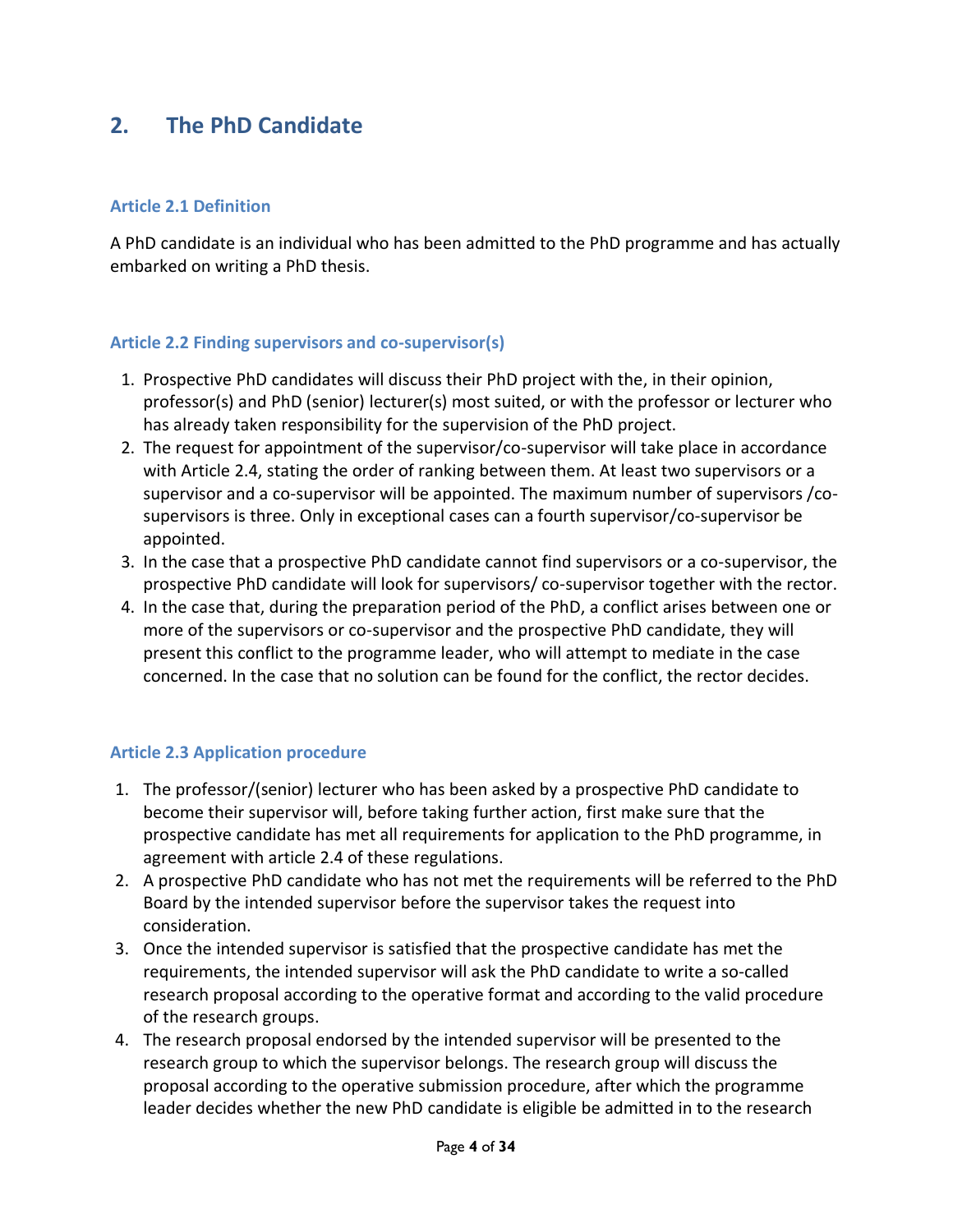group. In the case of a positive decision, the programme leader will submit the definite version to the PhD Board to be determined.

5. If, in the opinion of the programme leader, the proposed research does not fit into the research programme, and yet has sufficient quality and is relevant for the University, the programme leader may decide, together with the supervisor, to present it to the PhD Board as a project external to the research programme.

# **Article 2.4 Application to be admitted to the PhD programme**

- 1. The prospective PhD candidate will be admitted to the PhD programme if the research group has approved the application to the programme. To be admitted the prospective PhD candidate will minimally supply an authenticated degree certificate obtained after successfully completing an examination as referred to in article 2.5 (with a record of the grades for the different modules included), a photocopy of his passport, and a provisional Research and Supervision Plan (OBP).
- 2. The PhD Board will notify the prospective PhD candidate of its decision regarding the application referred to in Article 2.4(1) as soon as possible, but within six weeks at the most. In exceptional cases this time limit can be extended.
- 3. If the subject of the PhD research is not in the same field as the examination referred to in Article 2.5, then the PhD Board will make its decision regarding admission to the PhD programme on the basis of a supplementary substantiated proposal presented by the prospective PhD candidate. The Board may also decide to set additional requirements with respect to further education to be met before admission to the programme.
- 4. As soon as the application for the PhD programme has been accepted, the PhD candidate will be registered and the date of commencement set. The PhD candidate and the supervisor(s) and co-supervisor(s) will, in the case of a candidate with labour agreement, present the provisional OBP to the programme leader within three months after commencement of employment, at the latest, and for all PhD candidates present the completely filled in OBP, in the operative format, for approval to the programme leader within at the latest three months after approval of the PhD programme. After approval, the OBP will be signed by the rector or by a person authorised by the rector.
- 5. The PhD candidate who does not have an employment agreement with one of the two universities must be registered and allowed into the project as soon as possible, but at least two years before the intended PhD graduation date.
- 6. PhD candidates will confirm that they will adhere to the Dutch Code of Conduct for Academic Practice issued by the Association of Universities in the Netherlands (VSNU) and the Regulations for the Protection of Academic Integrity of the Network Faith and Ideology Based Universities (NLU).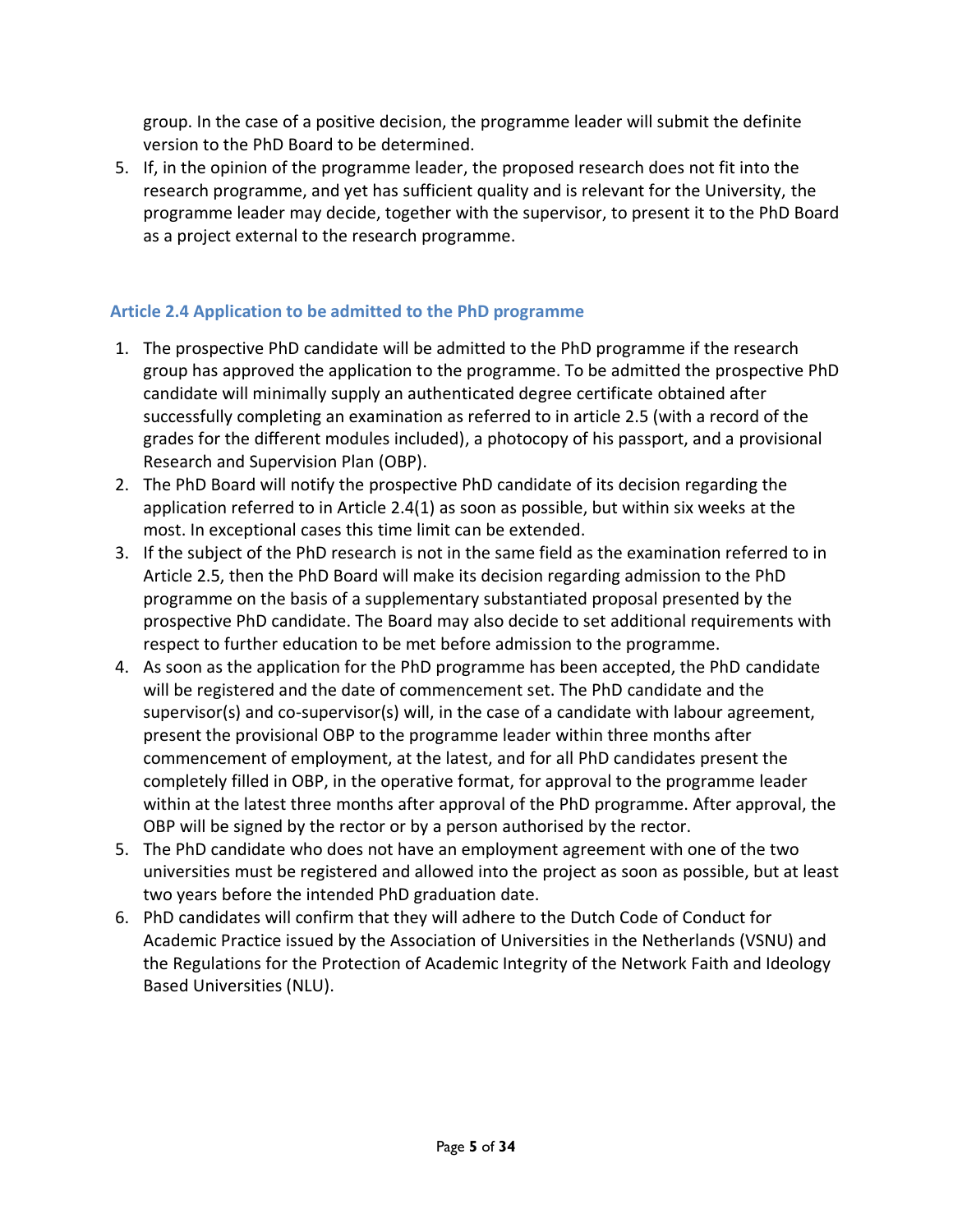# **Article 2.5 Admission to the PhD programme**

- 1. The PhD programme is open to everyone who
	- a. has been awarded a Master's degree by virtue of Article 7.10a(1, 2 or 3) of the WHW, in accordance with the provisions of Article 7.18(2) of the Act, and
	- b. has demonstrated the ability to conduct independent academic research by writing a thesis, and
	- c. has met the other requirements set out in these PhD regulations.
- 2. In special cases the PhD Board may admit to the PhD programme (see Article 7.18[3] of the Act) individuals who do meet the requirements set out in Article 2.5(1b and c), but not those set out in 2.5(1a). For this purpose the PhD Board will establish implementing regulations. See Appendix 1 of these PhD regulations.
- 3. PhD candidates are requested to conduct their research with respect for the doctrinal foundation of the University and demonstrate this in their thesis.
- 4. Individuals may not be allowed into the PhD programme if:
	- a. they have already obtained a PhD at one of the two universities;

b. they have already obtained a PhD degree at another university, unless they intend to graduate with a thesis that is based on research in another academic field than the previous thesis, such to be assessed by the PhD Board.

# **Article 2.6 Responsibility for the PhD thesis**

- 1. The PhD candidate has conducted the academic research described in the PhD thesis independently. The PhD candidate is responsible for the PhD thesis.
- 2. In the case of jointly conducted academic research, the results of the research may lead to a joint PhD thesis by two PhD candidates, provided the following requirements have been met:
	- each of the authors has made an independent and distinguishable contribution which is sufficient for a PhD degree, to the satisfaction of the supervisors and co-supervisors;
	- each of the authors accepts personal responsibility both for a particular part of the PhD thesis and for the coherence of the thesis as a whole;
	- it is indicated in the PhD thesis which share each author had in writing it.

#### **Article 2.7 Collaboration with supervisors and co-supervisors**

The PhD candidate will hand in the manuscript to the supervisors and co-supervisors in its entirety or in sections, will make alterations as agreed, and will subsequently submit the manuscript to the supervisors and co-supervisors for approval.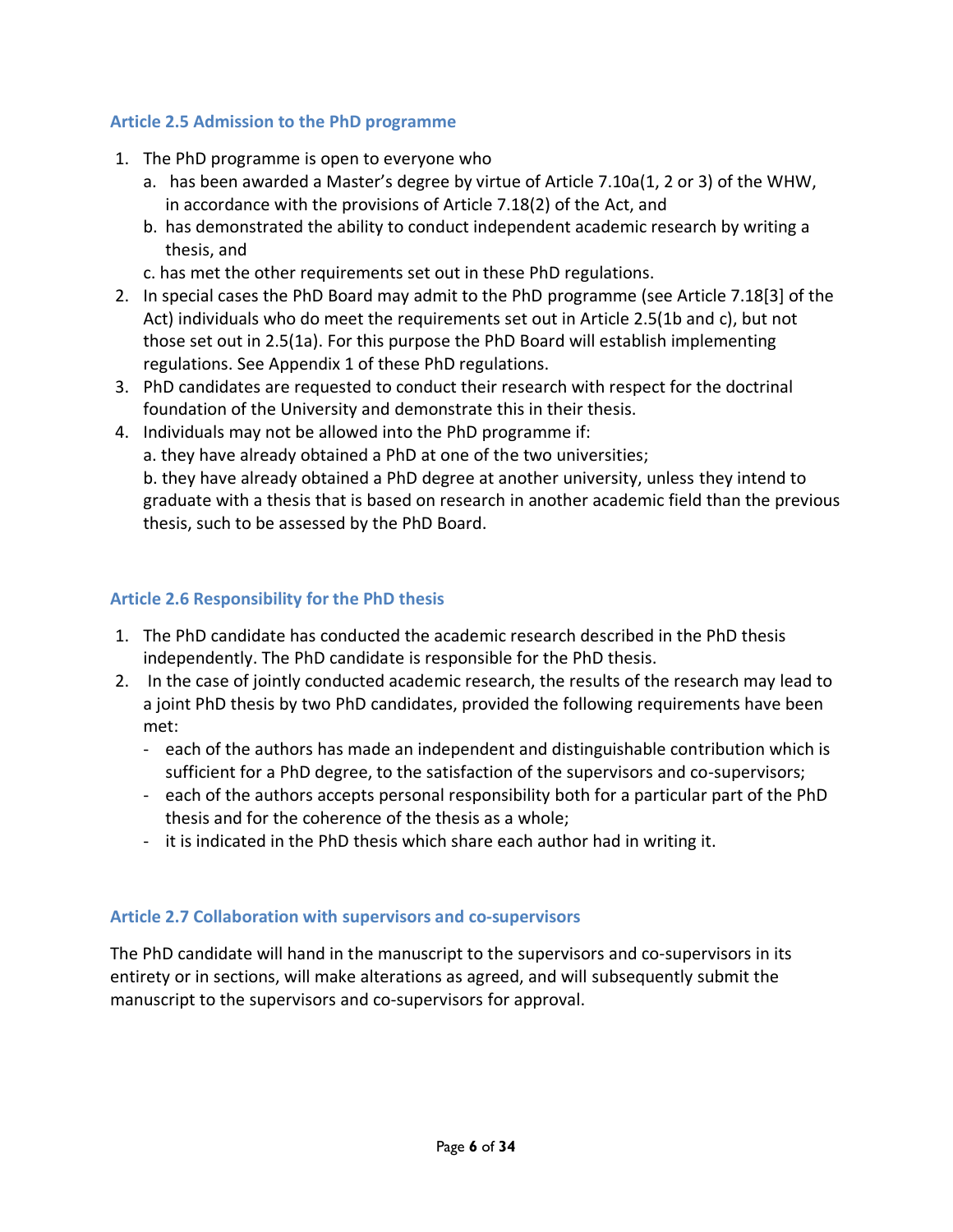# **Article 2.8 Premature termination of the PhD programme**

- 1. The PhD will be terminated prematurely in the case of
	- a. the decease of the PhD candidate during the PhD programme
	- b. termination by the PhD candidate
	- c. termination by the PhD Board
- 2. If a PhD candidate wishes to terminate a PhD programme, PhD candidate will notify the programme leader and the PhD Board in writing and in a well-argumented manner
- 3. The PhD Board can proceed to terminate the PhD programme prematurely if:
	- a. the PhD candidate, after having been repeatedly summoned thereto in writing, does not attend the interim appointments with the supervisor;
	- b. it is repeatedly apparent from the interim evaluations of progress that the candidate's progress is not such that they will, in the expectation of the supervisor, be able to submit a manuscript that meets the required final attainment levels for a thesis;
	- c. following a negative assessment of the manuscript by the co-supervisor or supervisor(s) or the Assessment Committee as referred to in Article 6.

# **3. The supervisor**

#### **Article 3.1 Appointment of supervisor**

At the proposal of the PhD candidate, the PhD Board will appoint one or more supervisors. The supervisors appointed will include at least one professor from the TUA or TUK; in addition to this supervisor, one or two full professors from other universities in the Netherlands or from another country can be appointed as supervisors. The professor of the TUA or TUK is the primary supervisor.

If an intended second or third supervisor is a professor at a foreign institution of academic education, the Rector will conduct a thorough investigation before appointing that professor.

#### **Article 3.2 Appointment of co-supervisor(s)**

- 1. At the proposal of the PhD candidate, and with the consent of the supervisor(s) and the intended co-supervisor, the PhD Board may also appoint a co-supervisor to join in the supervision of the PhD candidate.
- 2. The intended co-supervisor must be employed by a university; however, the primary supervisor and other supervisors may ask the Rector in writing, stating the reasons, to make an exception. The co-supervisor must have the right to use the title 'Doctor' in the Netherlands and must have expertise in the relevant academic field or fields.
- 3. Full professors may not act as co-supervisors, as is also the case with PhD senior lecturers who have been granted *ius promovendi* by the PhD Board.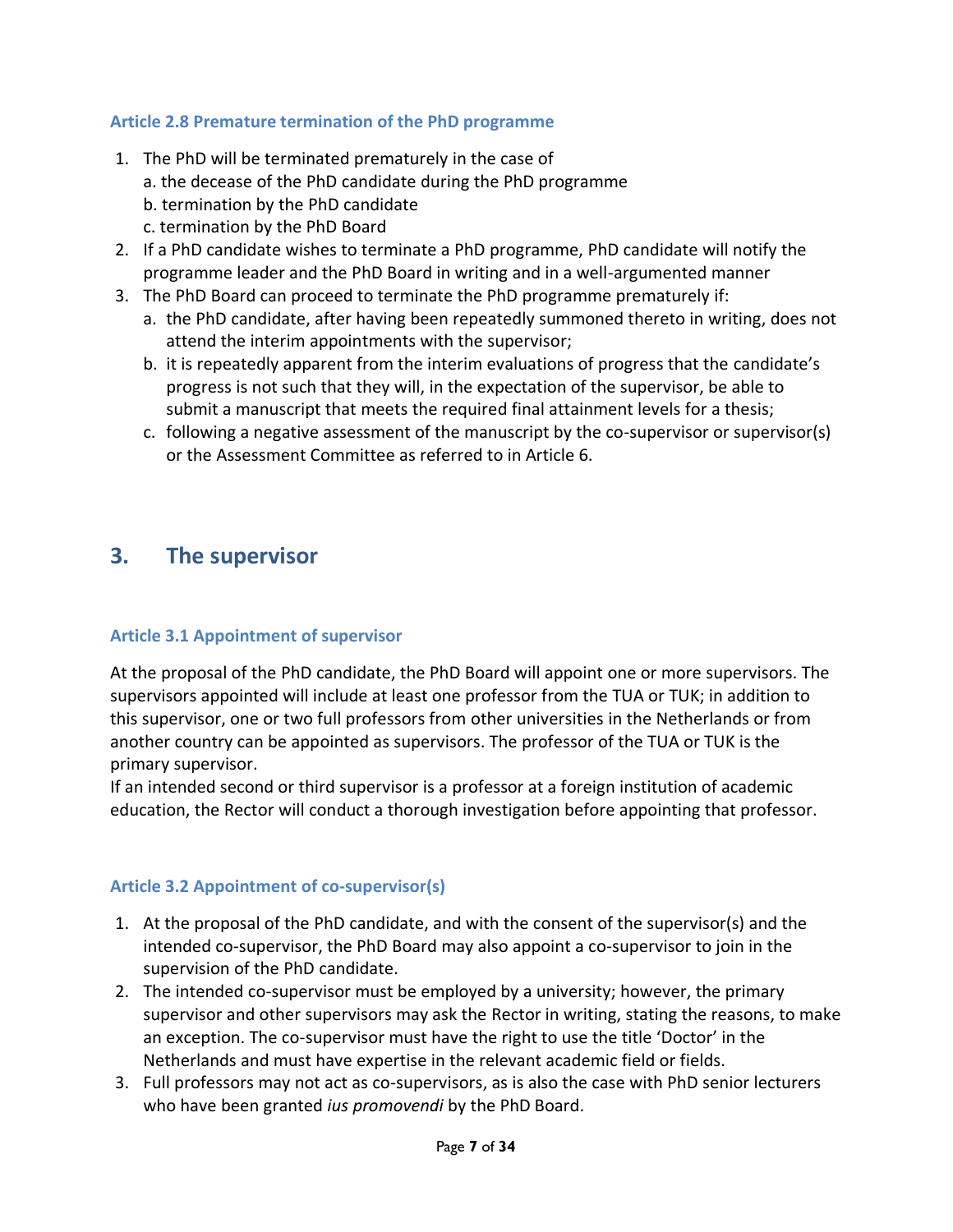4. The proposal of the PhD candidate referred to in Article 3.2(1) must be submitted in time for the co-supervisor to provide a substantial amount of supervision over the preparations for and writing of the PhD thesis.

# **Article 3.3 Duties of supervisors and co-supervisors**

- 1. The supervisors and co-supervisors will be responsible for accepting the manuscript as a PhD thesis and will ensure that the PhD thesis meets the academic standards that generally apply to a PhD thesis. The Netherlands Qualification Framework will serve as a guideline for this standard.
- 2. The supervisors and co-supervisors will supervise the PhD candidate in writing the thesis and will also ensure that the deadlines that have been agreed, or can be considered reasonable for the assessment and discussion of drafts submitted to them, are met.
- 3. The supervisors and co-supervisors will take note of the content of the manuscript of the PhD thesis, assess (parts of) the manuscript submitted, and consider whether or not it meets the requirements set by the supervisors and co-supervisors by virtue of their responsibility for the PhD thesis.
- 4. The supervisors and co-supervisors may suggest alterations and/or additions to the manuscript. The PhD candidate will follow these suggestions wherever possible.
- 5. A supervisor or co-supervisor may only withdraw as supervisor or co-supervisor in exceptional cases, stating the reasons. He will notify the PhD candidate, the other cosupervisors, the PhD Board and the rector without delay.

# **Article 3.4 Honourably discharged professors**

- 1. An honourably discharged professor may act as a supervisor only if he was appointed as supervisor before his discharge and if his approval of the PhD thesis is given within five years of his discharge.
- 2. If approval of the PhD thesis is not given within five years of the supervisor's honourable discharge, the appointment will expire and the PhD Board will appoint another professor as supervisor, after hearing the PhD candidate, unless in the opinion of the PhD Board – provided more than one supervisor was appointed – the appointment of a new supervisor is not necessary.

# **Article 3.5 More supervisors and co-supervisors**

- 1. The PhD Board will appoint a minimum of two and a maximum of three supervisors / cosupervisors . In exceptional cases a fourth (co-)supervisor may be appointed. At least one of the co-supervisors or supervisors is connected to a different university than the TUA or TUK.
- 2. The co-supervisor and supervisors will allocate the tasks among themselves, taking the PhD candidate's views into account. This allocation of tasks will be recorded in a written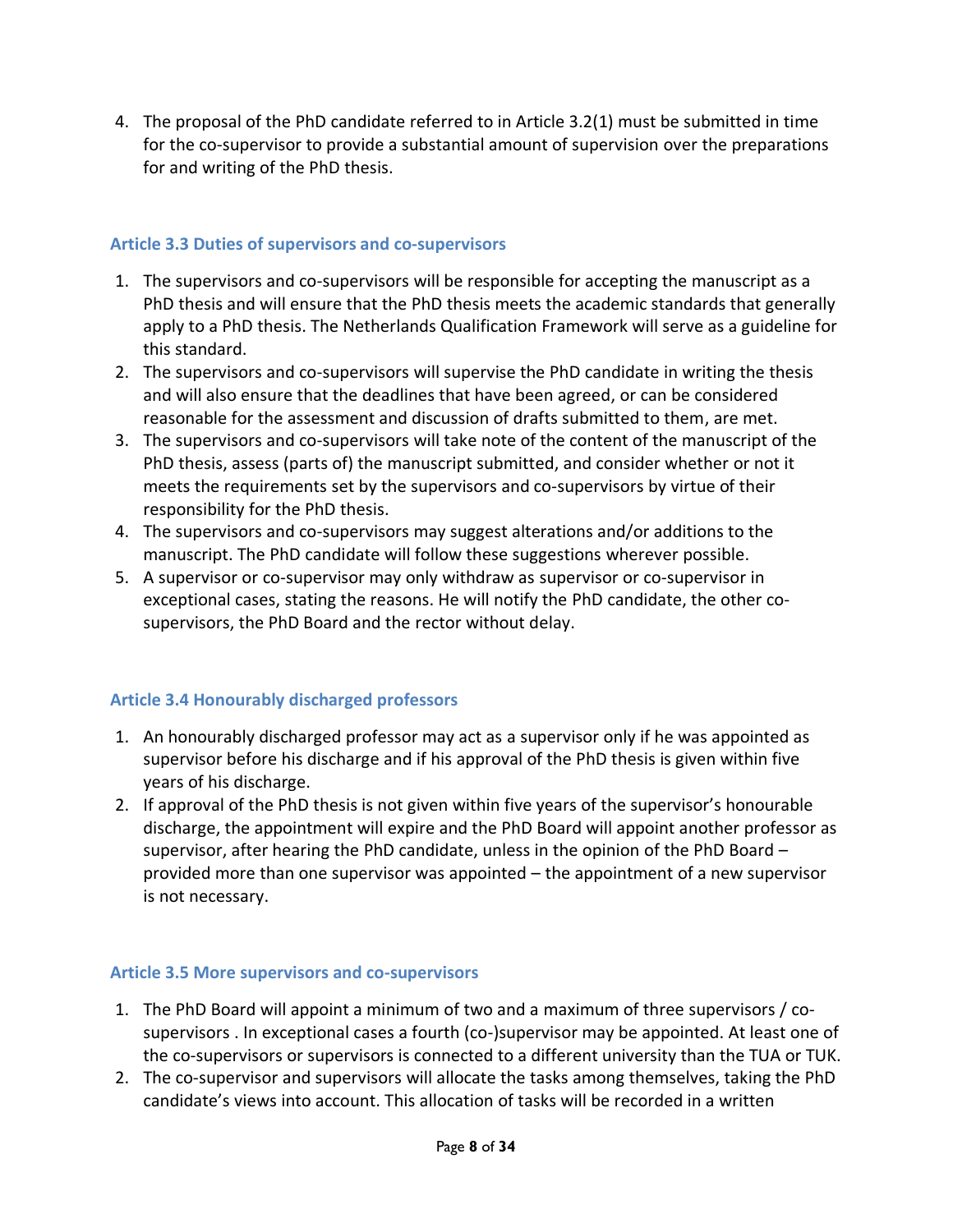statement, which – if more than one supervisor has been appointed – will indicate which person is the primary supervisor.

- 3. The distribution of tasks will not affect the responsibility of the supervisors and cosupervisors for the PhD thesis as a whole.
- 4. The supervisors and co-supervisors will approve the PhD thesis jointly and will jointly give the PhD candidate a statement regarding the defensibility of the propositions as referred to in Article 4.2.

# **Article 3.6 Prohibited relationships**

Close family members of the PhD candidate (to the fourth degree), or other individuals having a relationship with the PhD candidate such that they should not reasonably be required to pass judgment, will not be eligible for appointment as supervisors and co-supervisors.

# **4. PhD Thesis**

# **Article 4.1 Definition**

1. The PhD thesis is:

a. an academic thesis on a certain subject, or

b. a compilation of academic publications that may or may not have been published previously.

- 2. Where these PhD Regulations refer to the PhD thesis, the term may also be taken to mean a part of a PhD thesis as referred to in Article 2.6(2) of these regulations.
- 3. To ensure the safekeeping of the thesis and to arrange the future availability of the thesis and research data to the TUA and TUK for further research and education, the PhD candidate must sign the license agreement, as referred to in appendix 4. This signing should take place before the thesis is submitted for approval by the Assessment Committee. To the extent to which TUA or TUK is the employer of the PhD candidate, as regards intellectual property rights the CAO-NU and the State Patents Act will apply. TUA and TUK are entitled to deposit this work in the relevant section of the University Library, to be used for the purpose of academic teaching and research, and to publish it on the internet as referred to in Article 4.7.
- 4. The PhD candidate must ensure that the copyright provisions are met, as elaborated in article 4.7 and appendix 4, the licence agreement.
- 5. Data (such as databases) with accompanying explanatory notes must in any case be deposited for purpose of verification of the research. They are made available for further academic research according to the stipulations of the data policy of both institutions. The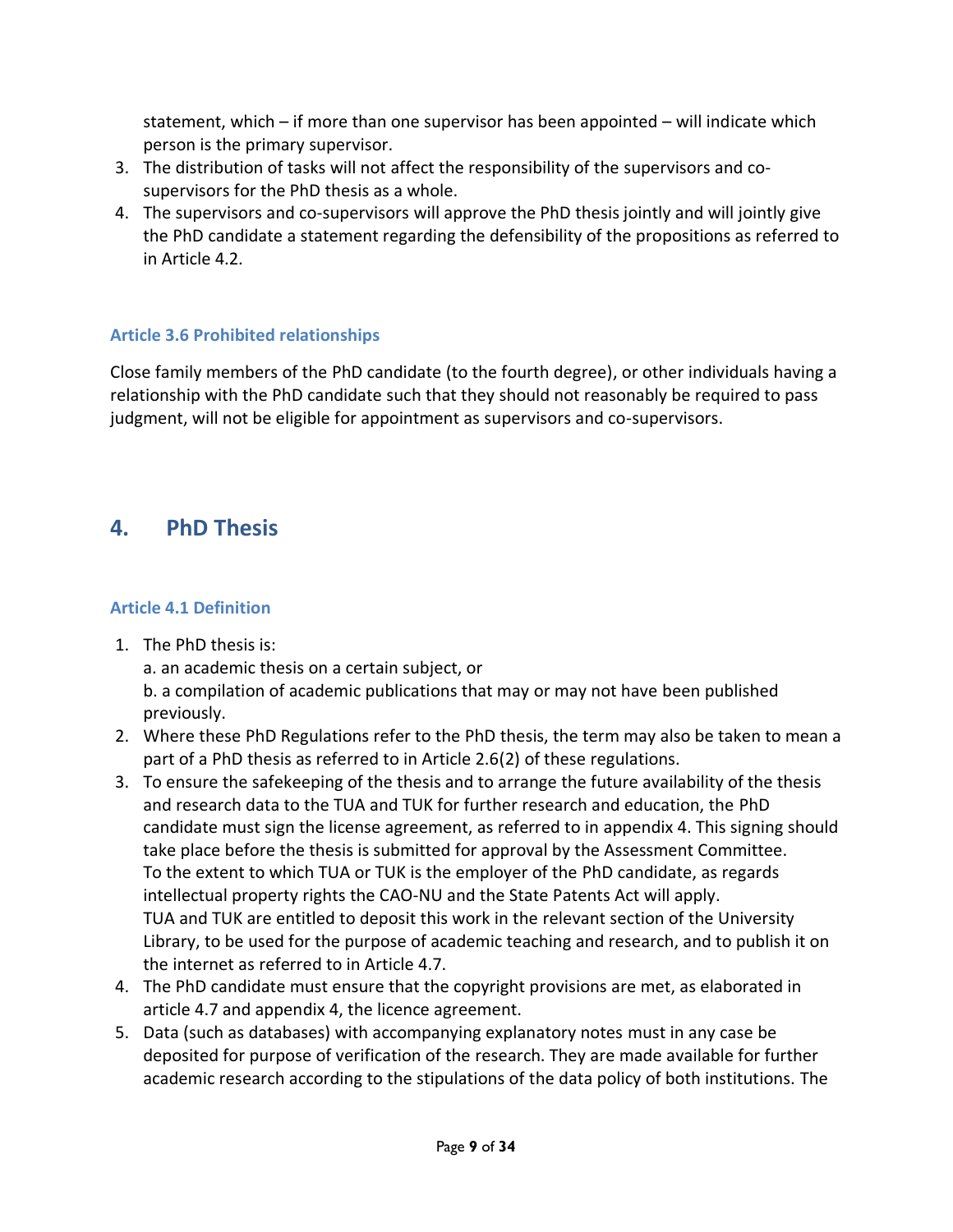Rector may grant a full or partial exemption from this requirement for a certain period if there are compelling reasons to do so.

# **Article 4.2 Propositions**

Propositions may be added to the PhD thesis. After approval of the PhD thesis, as referred to in Article 5.1, the PhD candidate will submit the propositions to the supervisors and co-supervisors as soon as possible. They will assess the quality of the propositions submitted and also assess whether the propositions are defensible or not.

# **Article 4.3 Language**

- 1. The PhD thesis and the propositions added to it will be written in Dutch, German or English, or, with the approval of the PhD Board, in another language.
- 2. If the PhD thesis is written in Dutch, a translation of the title (and subtitle, if applicable) and also a summary of the content in English will be included as an appendix to the thesis. If the PhD thesis is written in English or German, it will include a title (and subtitle, if applicable) and also a summary of the content in Dutch as an appendix to the thesis.
- 3. If the PhD thesis is written in a language other than Dutch or English, it must include the title and a summary in Dutch and also a translation into English of the title and the summary.
- 4. The abstracts for non-experts which are intended for the communication department and for the TUA and TUK libraries will be written in Dutch and English, each containing a maximum of 250 words.

# **Article 4.4 Contents**

- 1. The PhD thesis must include:
	- a title page which complies with the format set out in appendix 4;
	- a table of contents;
	- an introduction which at least includes the research question of the thesis;
	- the academic analysis;
	- the conclusion;
	- the bibliography;
	- the academic summary;
	- if possible a name and subject index and/or a source index;
	- a short biography of the PhD candidate.
	- Propositions, if applicable, are added to the PhD thesis on a loose sheet.
- 2. If so desired, the PhD candidate may include a brief and concise foreword and a summary in Dutch for non-experts.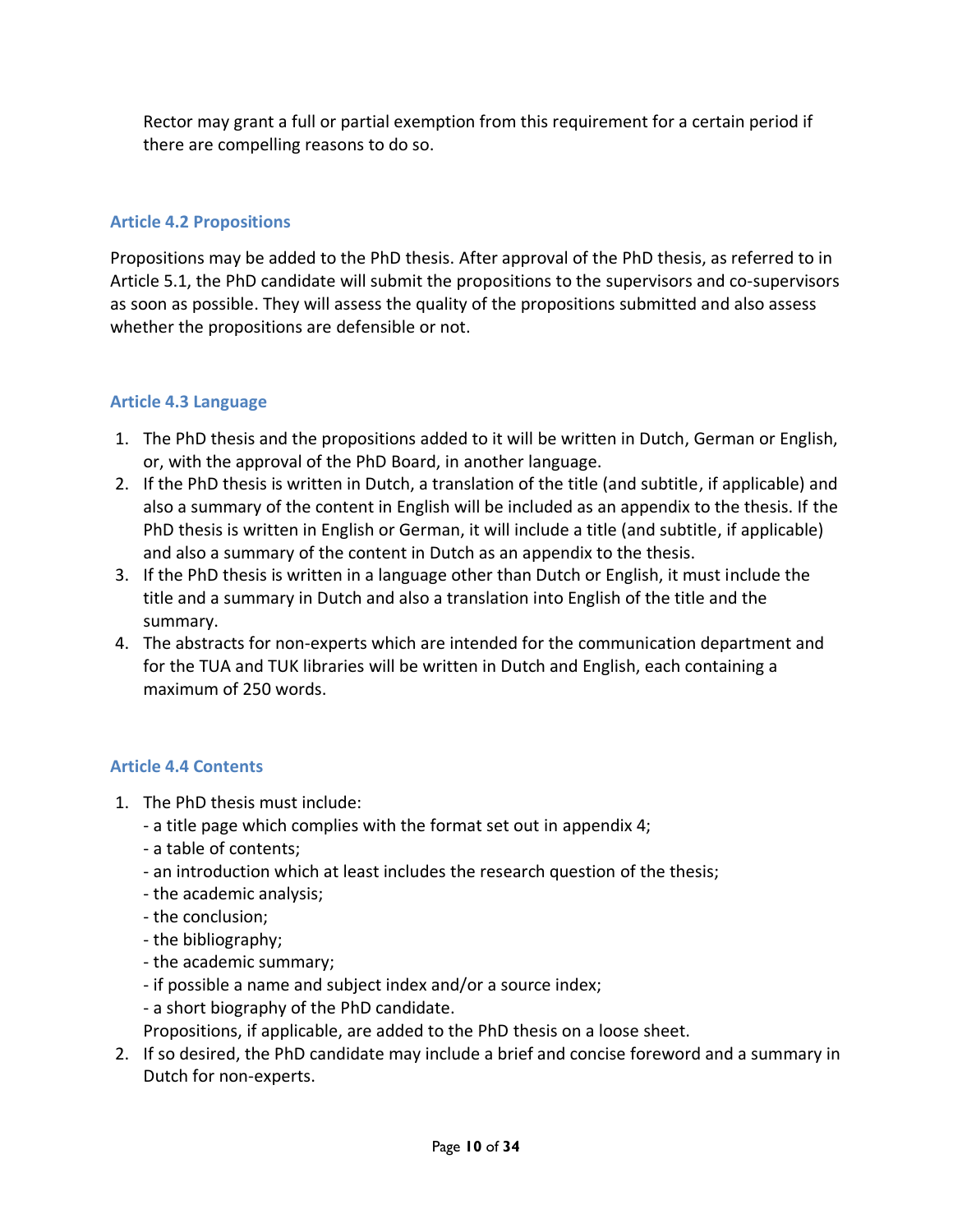3. The supervisors see to it that the thesis will have a reasonable length. A guideline is that the body text of the thesis (including the notes) should not exceed 100,000 words.

# **Article 4.5 Compilation of academic publications as a PhD thesis**

- 1. Article 4.4 will apply *mutatis mutandis* to a PhD thesis consisting of a compilation of academic publications which may or may not have been published previously. The coherence of these publications will be shown in an introduction and a summarizing conclusion. The publications in question will be added as chapters.
- 2. Academic publications are eligible only if they meet the following criteria:
	- a. the publications must form a coherent whole; a guideline for this is that they have been published within a period of five years before the PhD thesis is submitted to the supervisors for assessment;
	- b. written consent must be given for use in the thesis of publications for which the copyright has been given to third parties.

# **Article 4.6 Form**

The PhD thesis, and the propositions that go with it, will be made available in both printed and digital form.

# **Article 4.7 Printing and submission of the PhD thesis**

- 1. After receiving a notification of admission as referred to in Article 6.3, the Rector will give the PhD candidate permission to have the PhD thesis printed.
- 2. As soon as possible after the PhD thesis and the accompanying propositions have been printed, but three weeks before the date of the defence at the latest, the PhD candidate will deliver
	- to the secretarial office of the TUA or the TUK a number, to be determined by the rector, of printed copies of the thesis, with propositions if applicable;
	- to the library of TUA or TUK
		- a number to be determined by the librarian of printed copies of the thesis, with propositions if applicable,
		- the digital versions of the thesis, and propositions if applicable; if a commercial edition of the PhD thesis is also being published, then when the digital version is delivered, a copy must be provided of an agreement with the publisher in which the publisher consents to publication of the digital version;
	- for the communication department and the Repositories of TUA and TUK the digital versions of the 2 short abstracts.
- 3. The university library will make available both printed and digital versions of the thesis, in principle before the PhD graduation ceremony (provisionally, stating the date of the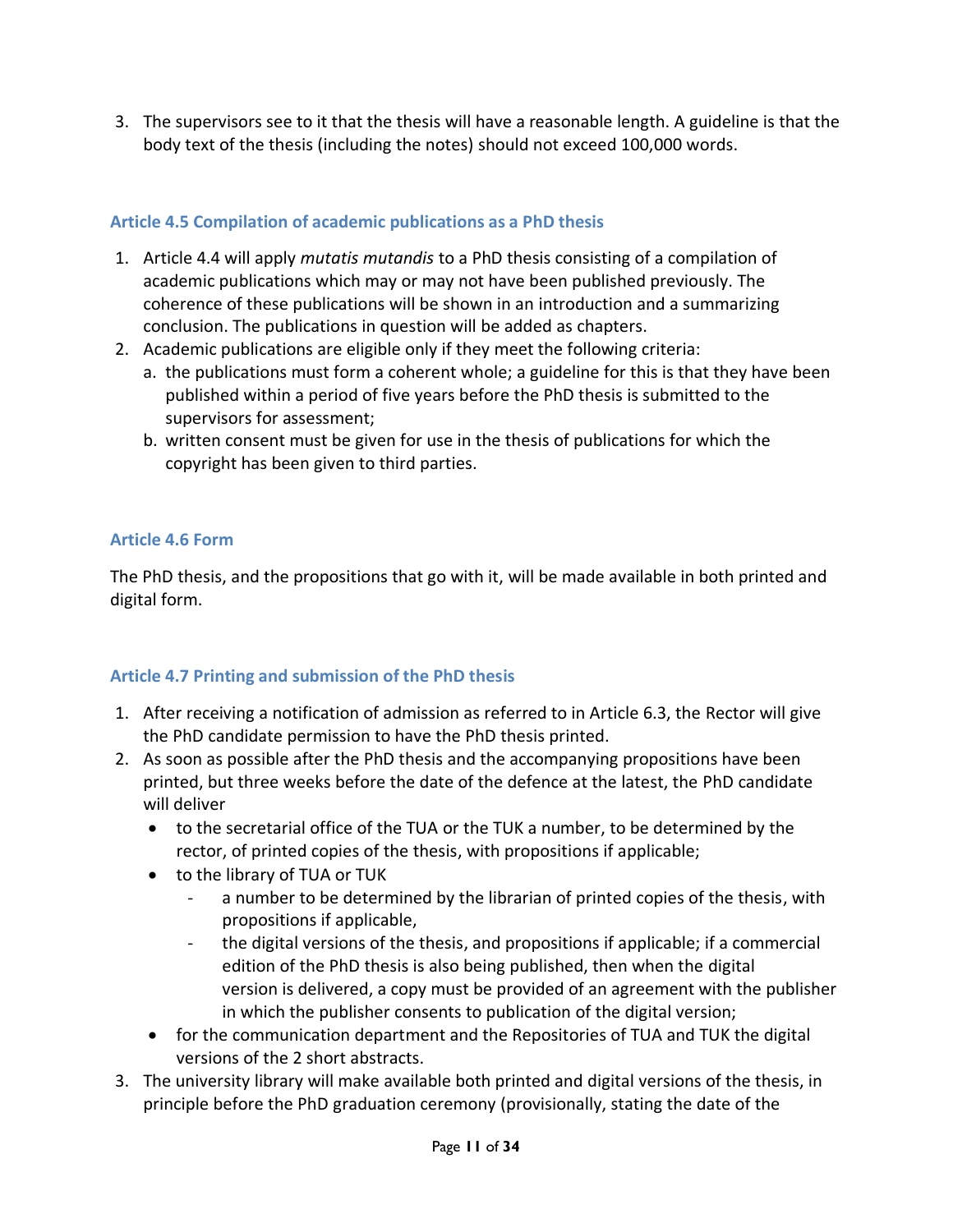graduation), but at the latest one month after the graduation ceremony. The digital version will be made public through the Repositories of TUA and TUK.

# **5. Assessment of the Thesis by the supervisors and co-supervisors**

#### **Article 5.1 Assessment of PhD thesis by supervisors and co-supervisors**

Supervisors and co-supervisors will submit their well-argued assessment of the thesis in writing by email or postal mail.

# **Article 5.2 Approval of PhD thesis by supervisors and co-supervisors**

If the supervisors and co-supervisors are of the opinion that the PhD thesis meets the required academic standard and can be regarded as an adequate demonstration of competence to carry out independent academic research, they will give their approval and notify the PhD Board of their approval.

# **Article 5.3 Approval of PhD thesis withheld by supervisors and co-supervisors**

- 1. If a supervisor withholds approval of the PhD thesis, then, at the request of the PhD candidate and after considering the assessments and after having heard the PhD candidate and supervisors and co-supervisors, the PhD Board will decide whether or not to appoint a different supervisor.
- 2. In the case that a co-supervisor withholds approval of the PhD thesis, then, at the request of the PhD candidate and after considering the assessments and having heard the PhD candidate and the supervisors and co-supervisors, the PhD Board will decide whether to appoint a different co-supervisor, unless the PhD Board is of opinion that the appointment of a new co-supervisor is unnecessary, because there are already more than one supervisors/co-supervisors.

# **Article 5.4 Time limit**

The response of the supervisors and co-supervisors to a written request by the PhD candidate for approval of his or her PhD thesis must be provided within six weeks and if it states that approval is withheld, this decision must be well-motivated.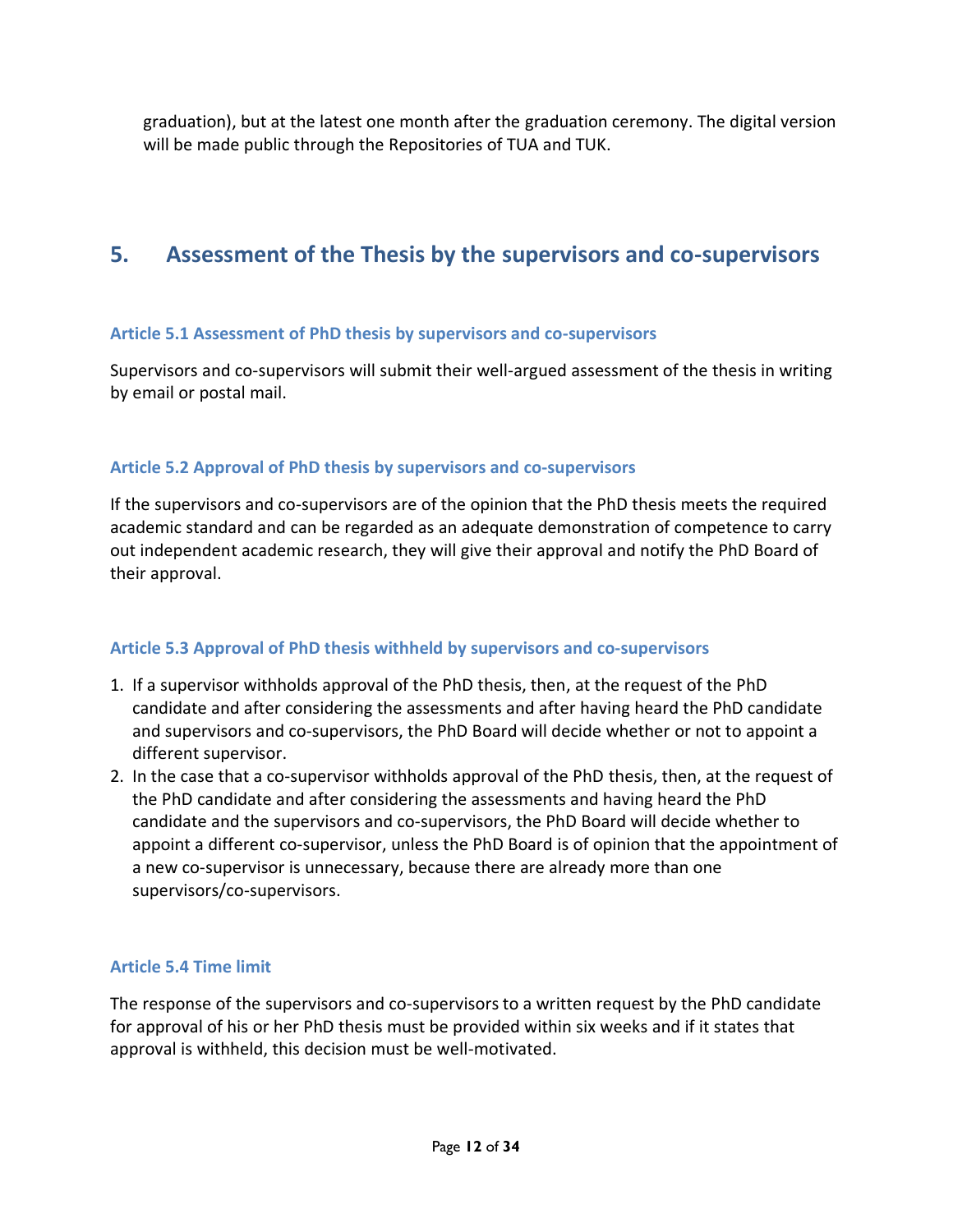#### **Article 5.5 Further procedure**

- 1. As soon as possible after receiving the approval referred to in Article 5.2 and if necessary after receiving the statement referred to in Article 2.5(2), and after the appointment of the Assessment Committee referred to in Article 6.1, the PhD candidate will submit the PhD thesis which has been approved by the supervisors and co-supervisors, accompanied by a submission letter, to the rector and the members of the Assessment Committee.
- 2. The PhD candidate will also submit the title page of the PhD thesis, in keeping with the designated format, to the rector.

# **6. Assessment Committee**

#### **Article 6.1 The Assessment Committee**

- 1. As soon as possible after receiving the approval referred to in Article 5.2, the PhD Board will appoint an Assessment Committee. Supervisors and co-supervisors may not be appointed as members of the Assessment Committee.
- 2. The Assessment Committee will consist of a minimum of three and a maximum of five members. In the case of a joint PhD degree, the committee can consist of more members. The primary supervisor will make a recommendation regarding the composition of the Assessment Committee. After approval by the rector, the primary supervisor will ascertain whether the candidates are prepared to be members of the Assessment Committee.
- 3. At least three members of the assessment committee are to be full professors, or senior lecturers with a PhD and *ius promovendi*, who are connected to a university and who have not co-authored with one of the publications included in the thesis. Of these three, at least one full professor/senior lecturer is connected to the TUA or the TUK and at least one is connected to another university in the Netherlands or a university abroad. Professors from universities abroad must be of a standard at least equal to the standard in the Netherlands.

For honourably discharged professors, the rule applies that they may be members of the Assessment Committee for up to five years after their honourable discharge. A maximum of two members may be added to the committee on the basis of their expertise. They must have a PhD degree.

4. Article 3.6 applies *mutatis mutandis* to membership of the Assessment Committee.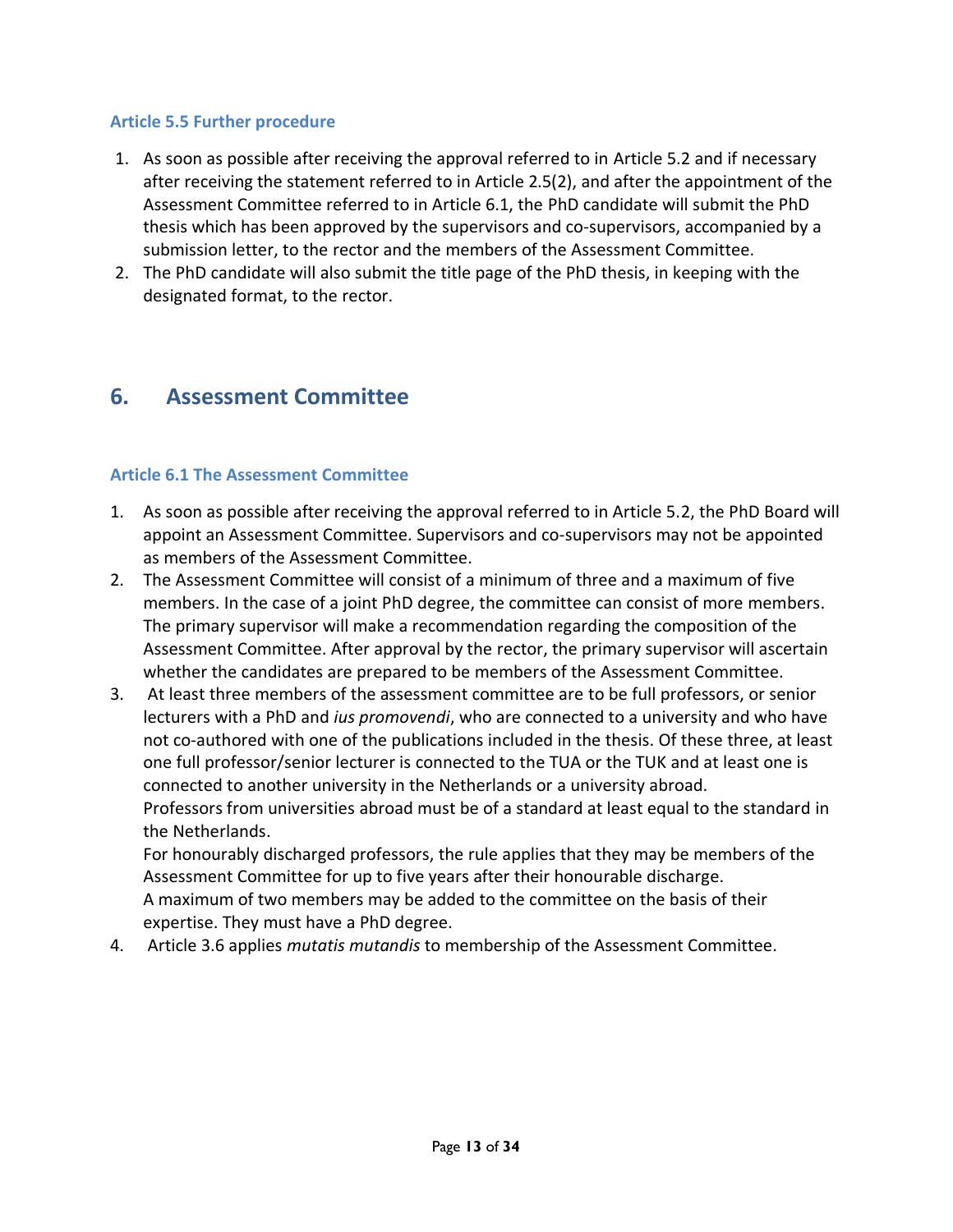#### **Article 6.2 Chair of the Assessment Committee**

The Rector will chair the Assessment Committee. In the case in which the Rector is supervisor or co-supervisor, the PhD Board will appoint another Chair in his place. The Chair will not be a member of the Assessment Committee.

#### **Article 6.3 Assessment Committee's decision**

- 1. Within six weeks following its appointment, the Assessment Committee will provide a decision on the PhD thesis.
- 2. In case the members of the Assessment Committee wish to deliberate, these discussions will be confidential.
- 3. The Assessment Committee will evaluate the thesis on the basis of the research question as agreed upon by the supervisors and co-supervisors and the PhD candidate.
- 4. All members of the Assessment Committee will provide a well-argued written assessment of the thesis. If more than one member arrives at a negative judgment, the Committee will refuse the approval of the thesis. In the event that *one* of the members of the Assessment Committee arrives at a negative judgment, the PhD Board will decide on the approval of the thesis, after consultation with the members of the Assessment Committee.
- 5. The Chair of the Assessment Committee will notify the PhD candidate, the supervisors and co-supervisors and, if necessary, the members of the Assessment Committee of the decision.
- 6. In case of a withholding of approval as referred to in 6.3(4), second sentence, unless otherwise decided by the rector, the Committee will be dissolved after announcement of its decision. The supervisor may request the PhD Board to establish a new Assessment Committee. Members of the dissolved Assessment Committee may be members of the new committee.

# **7. PhD Graduation**

#### **Article 7.1 PhD Board**

1. As soon as possible after being notified of the decision referred to in Article 6.3(4), the rector will give the PhD candidate permission to proceed to the defence of the thesis in the PhD graduation ceremony, which will take place in the presence of the PhD Board as well as the members of the Assessment Committee.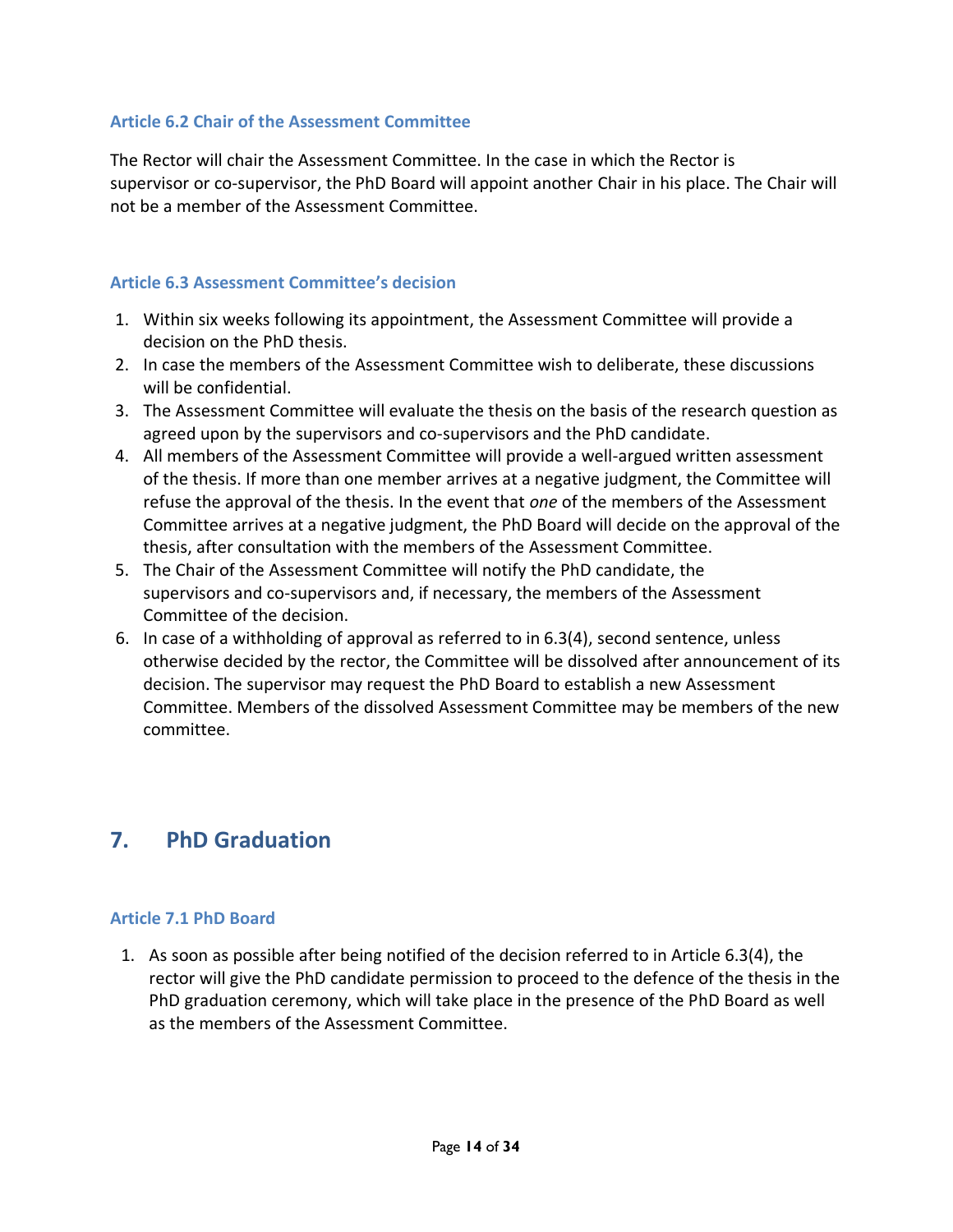#### **Article 7.2 Date, time, location**

- 1. The PhD candidate will discuss the date of the PhD graduation with the supervisors, cosupervisors and the rector as soon as possible after receiving notification of the approval of the manuscript as referred to in Article 5.1. Subject to the approval of the Assessment Committee, the date, time and place will be fixed by the university's secretarial office.
- 2. The provisions of the protocol (see Appendix 2) also apply to this graduation ceremony.
- 3. The PhD graduation ceremony must be open to the public.

#### **Article 7.3 Opposition and defence of the PhD thesis**

- 1. Before the ceremony commences, the chairman will propose the sequence and the average time allowed for the opponents to speak. The primary supervisor will always have the right to present objections and will be granted opportunity to do so at the beginning or the end of the ceremony, according to his choice.
- 2. The primary supervisor will ensure that sufficient members of the PhD Board and the Assessment Committee are prepared to act as opponents by making objections.
- 3. At the request of the primary supervisor, the rector may admit to the defence, in order to oppose the thesis, individuals who hold a PhD and who are specialists in the subject area of the PhD thesis. By exception, after having received permission from the PhD Board, individuals without a PhD but with recognized expertise in the subject area of the PhD thesis will be admitted to the opposition. A written request thereto must be submitted to the PhD Board at least 4 weeks before the PhD ceremony.
- 4. After the opening address, the Chair will request the PhD candidate to give a brief explanation of the thesis. Subsequently he will, in the agreed order (as far as possible), invite the opponents to present their objections.
- 5. The objections and the defence will be delivered in the form of a personal speech in the Dutch or English language or, with the rector's permission, in another language. If so desired, this speech may be accompanied by written notes and/or quotations.
- 6. The Chair will ensure that the opponents expound their views in a brief and concise manner.
- 7. Unless the Chair decides otherwise, the public defence will be terminated one hour after commencement. The beadle will use the words '*Hora est'* to indicate the end of the ceremony.

#### **Article 7.4 Decision-making**

1. After the defence has been terminated, the PhD Board will withdraw for private deliberation in order to decide upon awarding the PhD degree. The supervisor will be excluded from voting.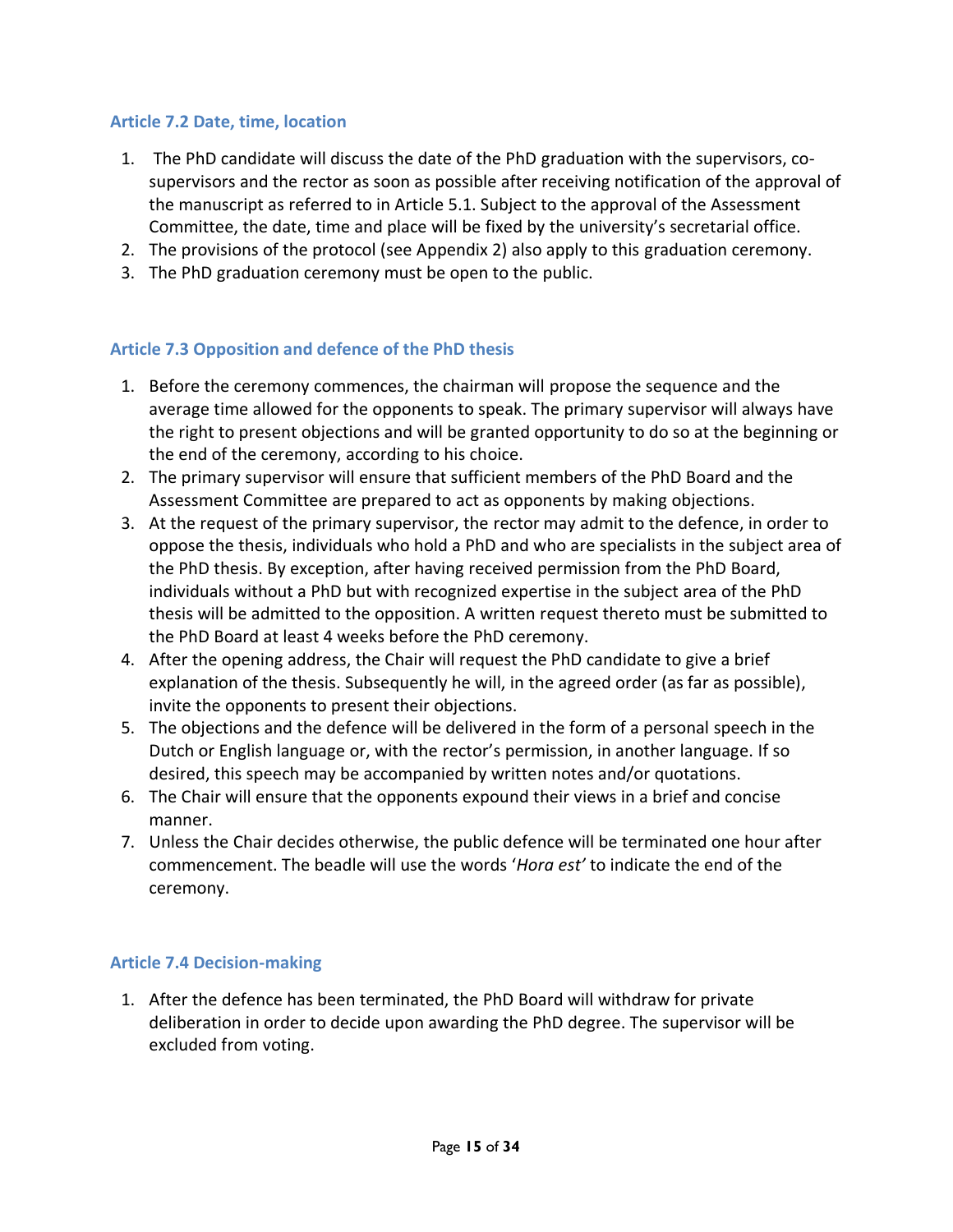- 2. When deciding whether or not to award the PhD degree, the committee will take into account the decision of the Assessment Committee referred to in Article 6.3(1) and the PhD candidate's defence of the PhD thesis.
- 3. A refusal to award the PhD degree on the grounds of the PhD candidate's defence of the PhD thesis must be based on the negative opinion of at least two thirds of the members of the PhD Board.

# **8. Cum Laude**

# **Article 8.1 Proposal to award the** *cum laude* **distinction**

- 1. If a PhD candidate has shown outstanding ability to conduct independent academic research, the PhD Board may decide to confer the *cum laude* distinction.
- 2. A proposal to award the *cum laude* distinction can be put forward by the primary supervisor or by a member of the Assessment Committee. A proposal in writing stating the reasons must be submitted confidentially to the rector at least six weeks before the date of the defence.
- 3. The Assessment Committee must be unanimous in their opinion that the *cum laude* distinction should be conferred. In consultation with the Assessment Committee, the rector will nominate at least two external referees who are full professors in the subject area of the PhD thesis to support the decision. These referees must not have co-authored publications with the PhD candidate. The external referees will submit confidential recommendations in writing to the Rector within three weeks of being appointed.
- 4. If at least two referees have assessed the PhD candidate's work as 'outstanding', the Rector will make this, and the proposal to award the *cum laude* distinction, known to the members of the PhD Board as soon as possible.
- 5. Regarding the proposal to award the *cum laude* distinction, the PhD Board will take note of:
	- the significance and degree of originality of the research question and methods;
	- the academic and technical standard of the work;
	- the judgement of the external referees;
	- the quality of the defence;
	- the share of others than the PhD candidate in the PhD project;
	- language and style.
- 6. At the meeting referred to in Article 7.4(1) regarding the proposal to award the PhD degree, a secret ballot will be held among the members of the PhD Board who are eligible to vote to decide whether or not to award the *cum laude* distinction. Votes may only be for or against the proposal. A vote against the proposal will be based on the quality of the defence. The proposal will be rejected if more than one vote is cast against it. In all other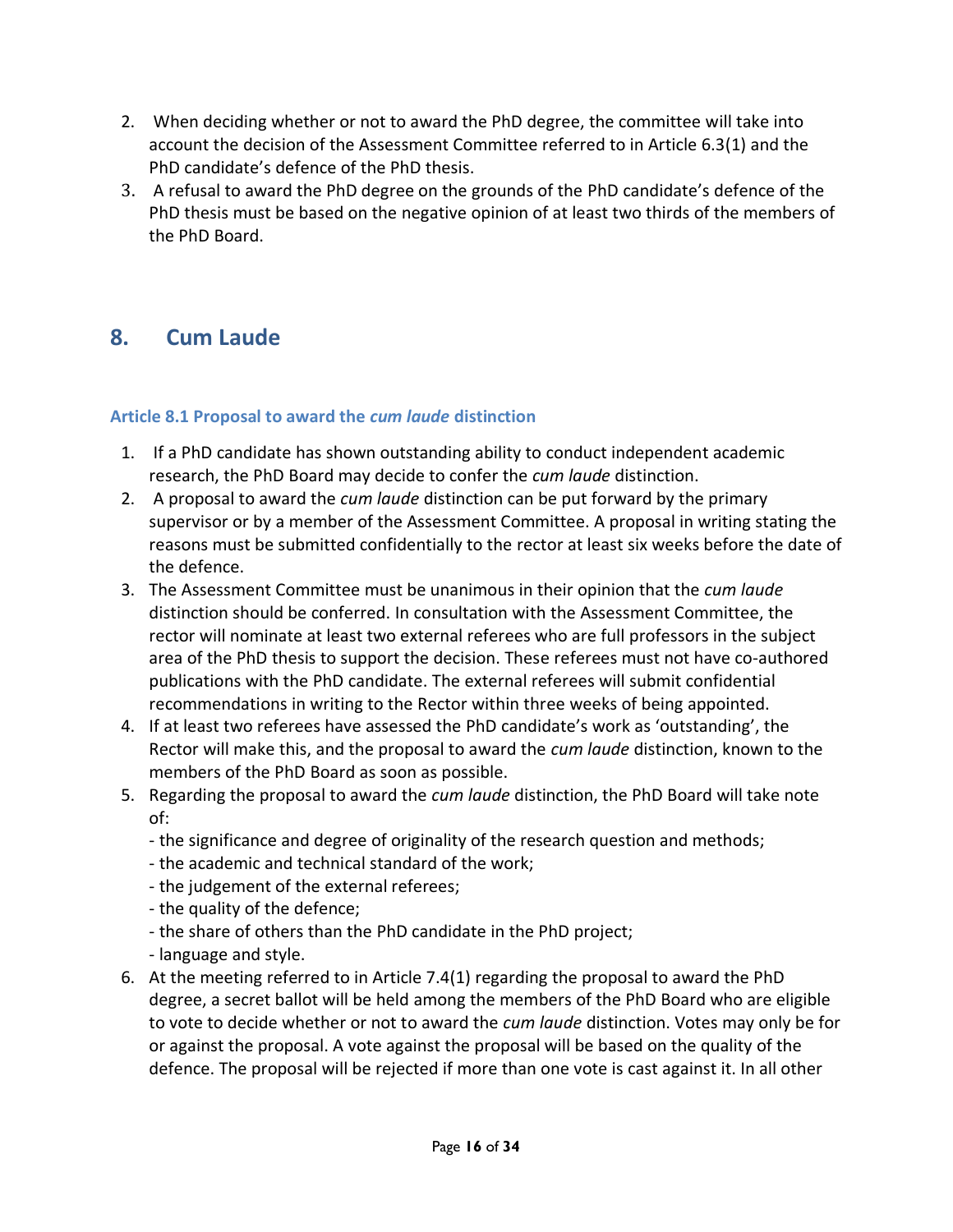cases the proposal will be accepted. The rector, though a member of the PhD Board, will abstain from voting.

# **9. PhD Degree Certificate**

#### **Article 9.1 Degree Certificate**

- 1. As proof that the PhD degree has been awarded, the new PhD graduate will receive a certificate in Latin signed by the rector, the secretary of the PhD Board and the supervisor(s) and a statement written in English.
- 2. If the PhD degree has been awarded the *cum laude* distinction, this will be stated on the certificate.

# **10. Honorary PhD degree (doctor** *honoris causa***)**

#### **Article 10.1 Authority to award an honorary PhD**

The PhD Board may award natural persons honorary PhDs for outstanding contributions to the academic discipline of Theology.

#### **Article 10.2 Procedure**

- 1. If the PhD Board intends to award an honorary doctorate, it will appoint an *ad hoc* committee of at least three members to advise the Board in this matter.
- 2. This committee will submit a proposal to the PhD Board. A recommendation in writing accompanied by a detailed account of the reasons, a curriculum vita and a list of publications, will be sent confidentially to the rector.
- 3. If the PhD Board intends to accept the recommendation, the opinion of the Board of Directors will be sought. The Board of Directors will inform the Board of Governors and the Supervisory Board.
- 4. With due regard to the views of the Board of Directors, the PhD Board will make a decision regarding the conferral of the honorary doctorate. If the PhD Board decides in favour, it will also appoint one or two full professors as supervisors.
- 5. The decision referred to in Article 10.2.4 will be made known in writing, confidentially, to the Board of Directors, the supervisor(s) and the PhD candidate.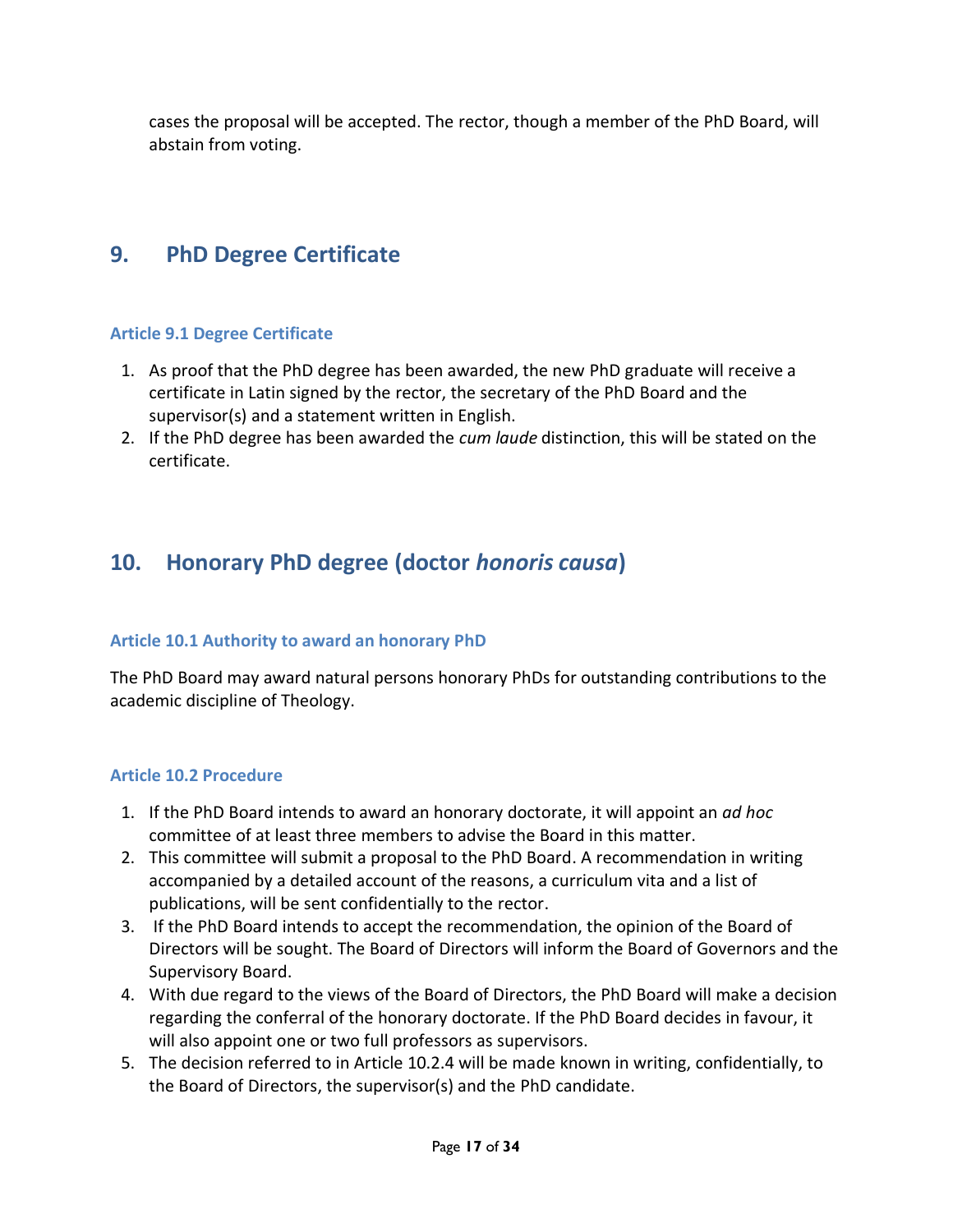- 6. Except in special circumstances, an honorary doctorate will not be conferred upon an individual who is not present in person at the session referred to in Article 10.4.1.
- 7. The decision will not be made public until the PhD candidate has stated that he will accept the honorary doctorate and will be present in person at the session referred to in Article 10.4(1), subject to the provisions of Article 10.2(6).

# **Article 10.3 Certificate**

The honorary doctor will receive a specially made certificate from the supervisor(s), signed by the Rector Magnificus, the members of the PhD Board and the supervisor(s).

# **Article 10.4 Presentation of certificate**

- 1. The certificate associated with the conferral of the honorary doctorate will be presented during a special public session of the PhD Board: the honorary PhD ceremony.
- 2. On behalf of the PhD Board, the rector will invite interested parties to attend this ceremony.

# **11. Joint Doctorate**

#### **Article 11.1 Definition**

Arrangements may be made between the university and one or more other (foreign) institutions of academic learning about awarding a joint PhD degree on the basis of a PhD thesis which meets the provisions of this chapter. These arrangements will be recorded in an agreement which must be submitted to the Board of the University of the TUA or TUK for signature. This agreement must be entered into at least two years before the planned PhD graduation ceremony.

#### **Article 11.2 PhD Research project**

- 1. The PhD research project and the thesis based on it must be the result of one or more research programmes established jointly by the TUA or TUK and one or more institutions as referred to in Article 11.1. To as great an extent as possible, the teaching and research programmes will be set up in consultation with the Dutch or foreign partner institution.
- 2. If possible, the PhD candidate should spend a proportionate amount of the time on the PhD research project at the partner institution(s) to follow courses or to conduct research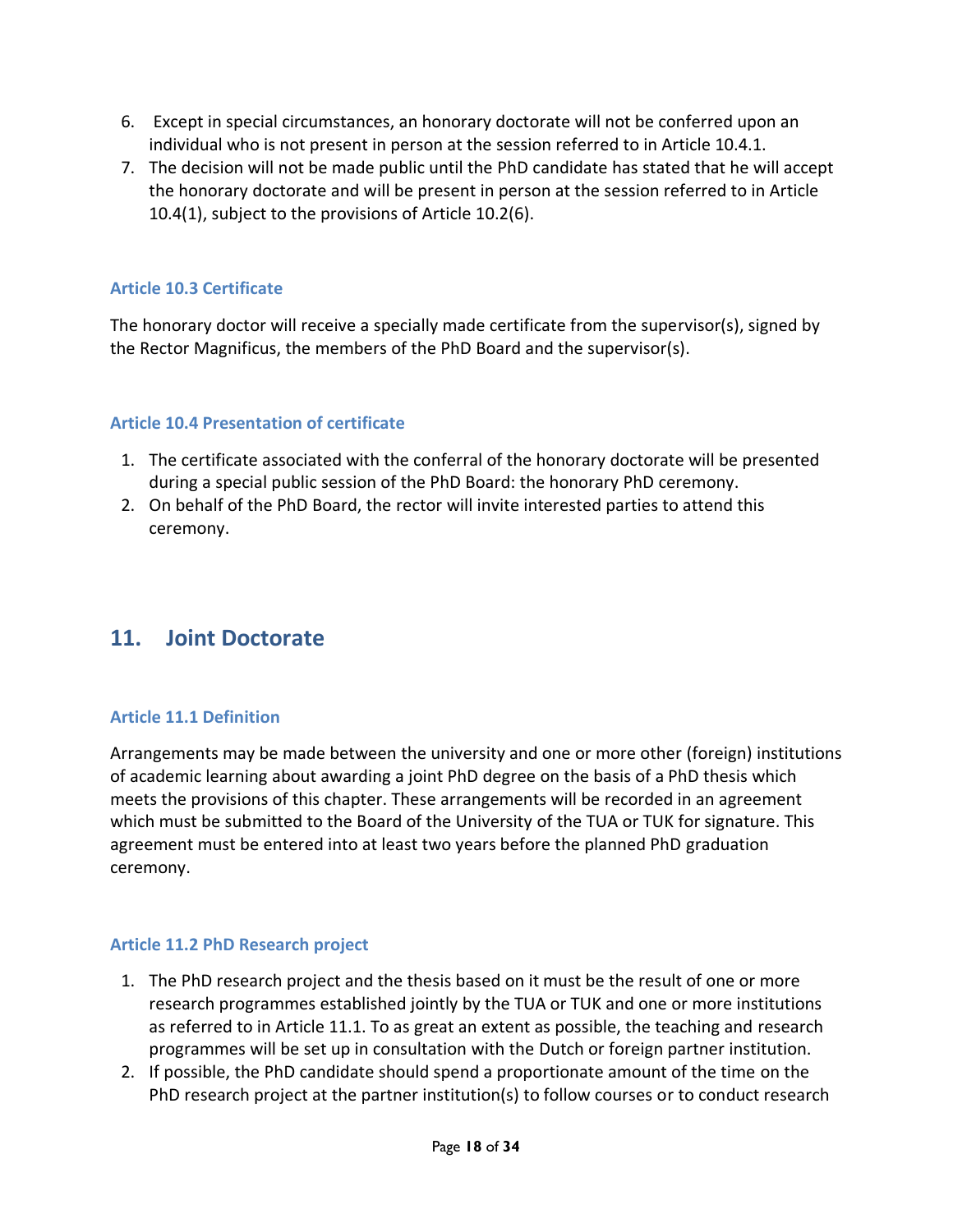for the PhD thesis. A statement about this will be submitted to the PhD Board. If this is not possible, the supervisor should demonstrate that, during at least a proportionate amount of the time spent on the PhD project, he has been responsible for the supervision of the PhD candidate.

#### **Article 11.3 The PhD thesis**

Subject to the provisions of this chapter, the PhD thesis must meet the requirements set out in these regulations

# **Article 11.4 The Assessment Committee**

The Assessment Committee referred to in Chapter 6 must include at least one member from each institution involved.

# **Article 11.5 The defence of the PhD thesis**

The defence of the PhD thesis will be conducted wholly or partially in Dutch, English or the language of at least one of the countries in which the foreign institution referred to in Article 11.1 is located.

# **12. Dispute Settlement Regulations**

# **Article 12.1 Disputes regarding the implementation of the PhD regulations, administrative appeal**

- 1. If a dispute arises in connection with the implementation of the provisions or the appendices of these regulations concerning a decision by or on behalf of the PhD Board, an interested party may submit a substantiated notice of objection to the PhD Board within six weeks of being notified of the decision.
- 2. A committee will prepare the PhD Board's decision regarding the notice of objection.
- 3. The committee will consist of a Chair and two other members. The Chair must meet the requirements for appointment as district court judge and must not be employed by the TUA or the TUK. The two other members shall be full professors who are not members of and do not act under the responsibility of the PhD Board.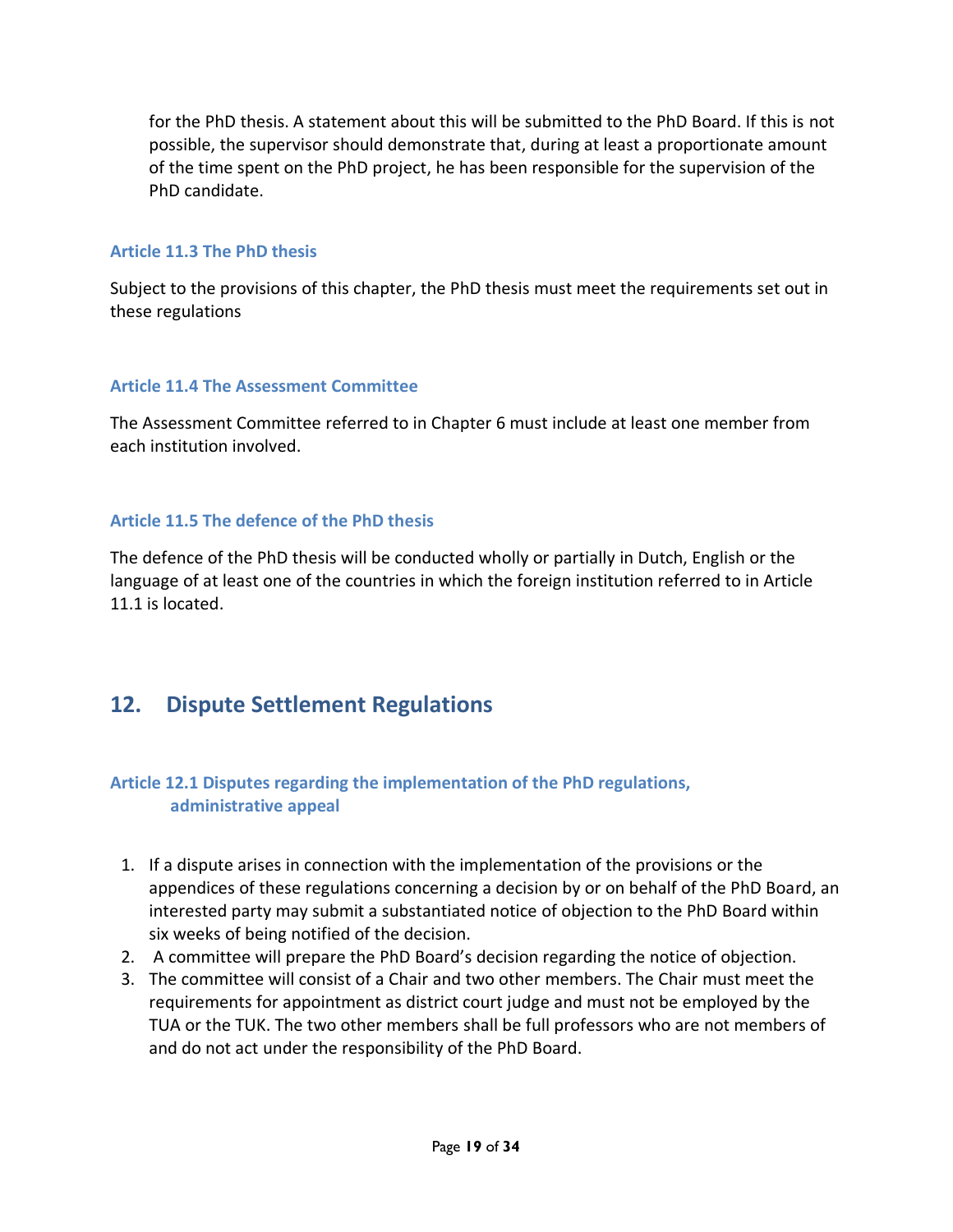- 4. While preparing its recommendations, the committee will hear the parties involved and will be entitled to gain any information which is necessary to perform its duties responsibly.
- 5. The committee will make recommendations to the PhD Board in writing. The recommendations will be accompanied by written accounts of the hearings.
- 6. Notwithstanding the provisions of the AWB (*Algemene Wet Bestuursrecht:* General Administrative Law Act), in certain cases the PhD Board may, upon request, decide to adjust the internal time limits referred to in the PhD regulations.

# **Article 12.2 Decision of the PhD Board**

- 1. Within four weeks after receiving the recommendations, but within ten weeks at the most after receiving the notice of objection, the PhD Board will make its decision known in writing, stating the reasons, to the person who submitted the objection and to other parties involved.
- 2. If the decision regarding the objection differs from the recommendation made by the committee referred to in Article 12.1(5), the reason for this difference will be stated; in all cases the committee's recommendation will be sent along with the decision.

#### **Article 12.3 Appeal to the administrative court**

Within six weeks after the decision has been made known to the person who submitted the objection, an interested party may appeal against the decision of the PhD Board as referred to in Article 12.2(1) in court, provided the contested decision can be appealed under the AWB (General Administrative Law Act).

# **13. Final Provisions**

#### **Article 13.1**

- 1. In cases not covered by these regulations, or if there is a difference of opinion as to the interpretation of the provisions of these regulations, the PhD Board will decide.
- 2. In very exceptional cases, the PhD Board, at the suggestion of the rector, may deviate from these regulations, subject to mandatory legal provisions.
- 3. Requests to deviate from the regulations must be submitted to the PhD Board in writing, stating the reasons.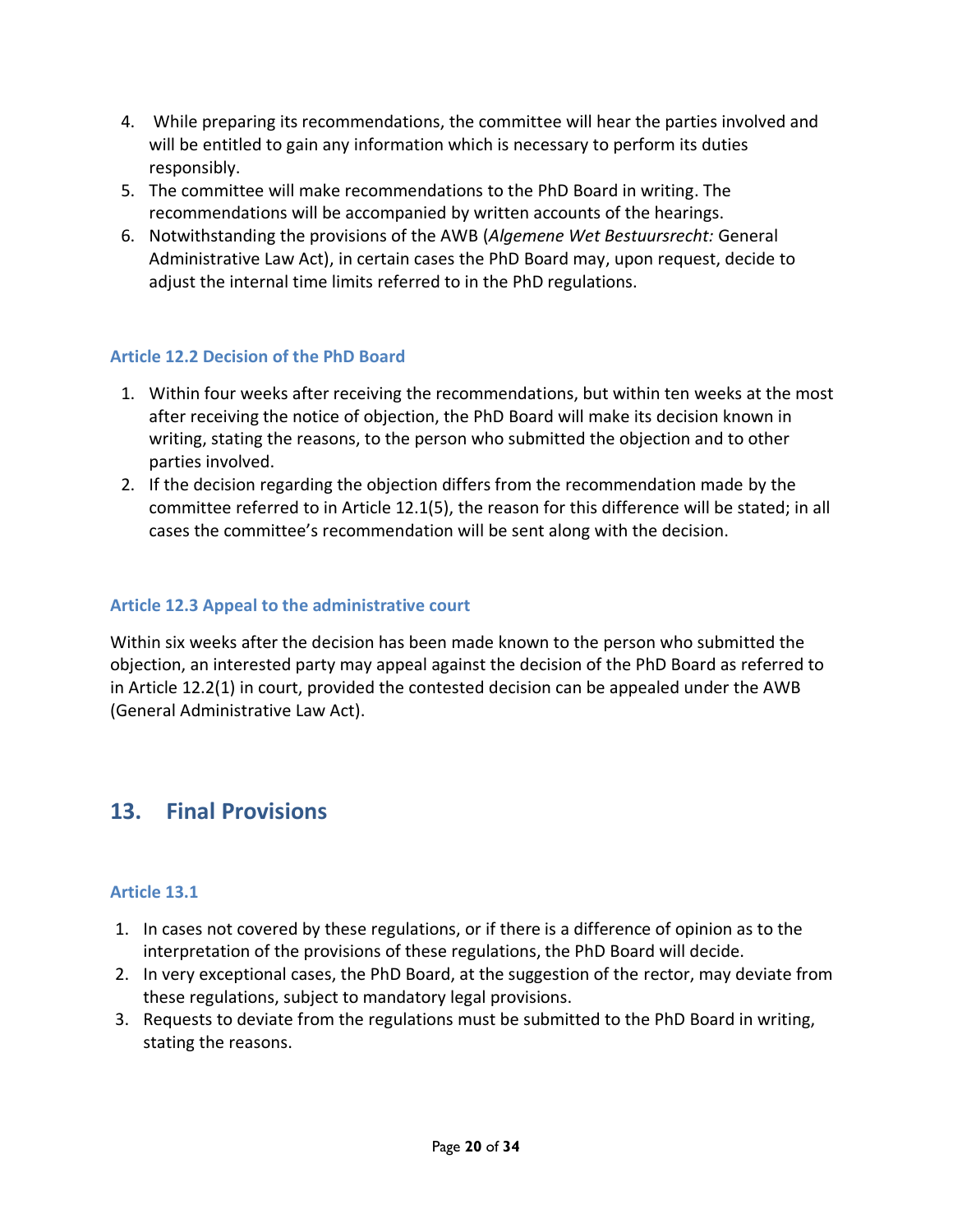#### **Article 13.2**

If the provisions of these regulations are not complied with, the rector is authorized to postpone the PhD graduation ceremony until a date to be determined at his discretion.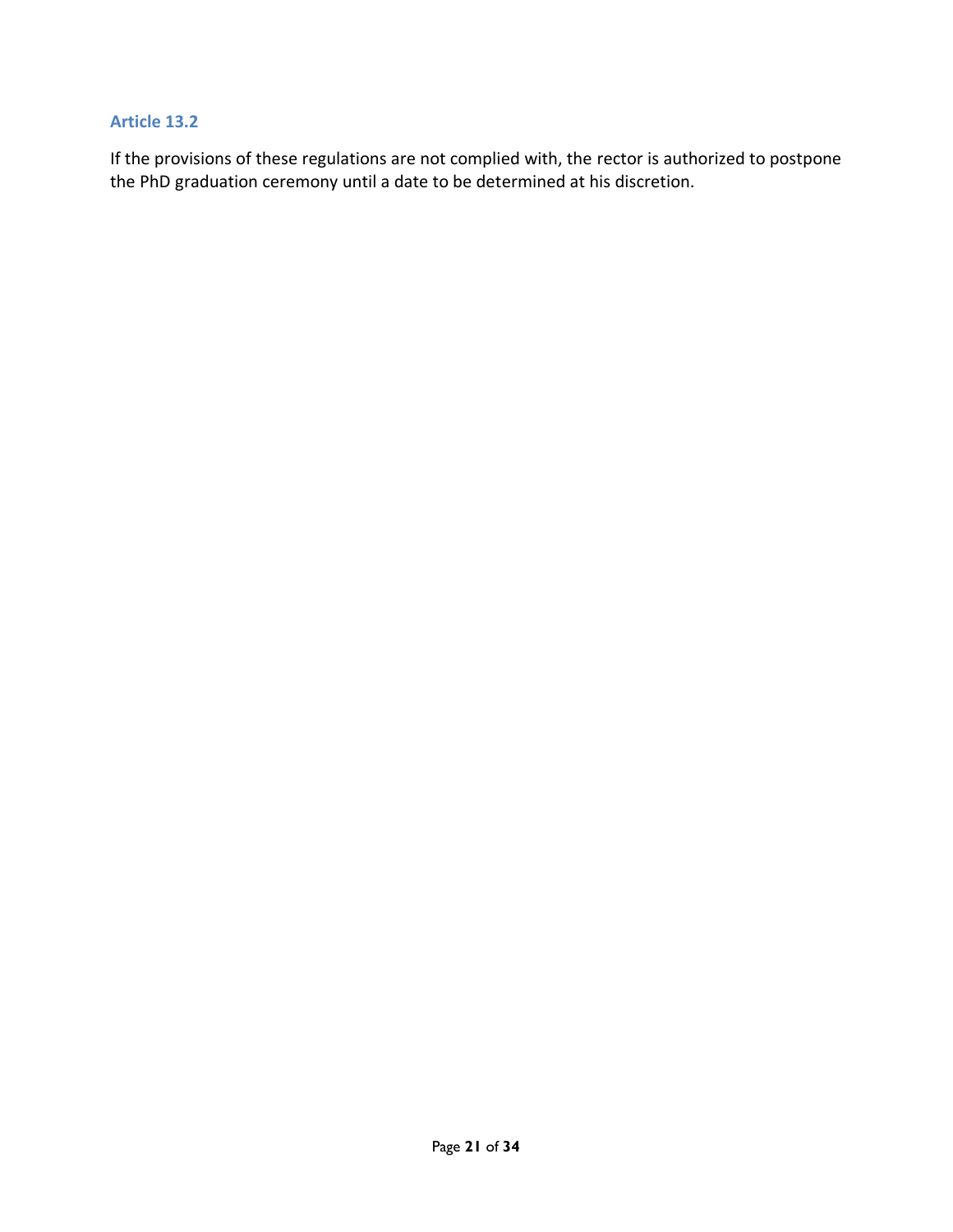# **Appendices**

# **Appendix 1**

#### IMPLEMENTATION OF REGULATIONS AS REFERRED TO IN ARTICLE 2.5 (2)

# A. ADMISSION to a PhD programme in exceptional cases on the basis of Dutch certificates, if the prospective PhD candidate does not meet the requirement set out in Article 2.5(1a)

#### Article A.1 Objective

The prospective PhD candidate must satisfy the PhD Board that he is able to conduct independent academic research and has a realistic chance of completing a PhD thesis.

#### Article A.2 Documentation

A prospective PhD candidate must substantiate his application as much as possible by providing certificates, (academic) publications, letters of recommendation regarding positions held, written statements by academic researchers and the proposed supervisors.

#### Article A.3 Procedure

- 1. In accordance with the current admissions procedure the prospective PhD candidate must submit an application in writing, accompanied by the available documentation, to the PhD Board to be admitted to a PhD programme.
- 2. The PhD Board will decide on the basis of the documents submitted whether or not it considers the candidate capable of conducting independent research which could lead to a completed PhD thesis, before the candidate is appointed to a position and/or starts the PhD research. If necessary, the PhD Board in question will interview the applicant. The PhD Board will communicate its decision in writing, stating the reasons. This may be accompanied by a recommendation that the candidate should make up certain deficiencies.
- 3. The PhD Board will make its decision known to the applicant in writing, stating the reasons, within six weeks. If the decision cannot be made within six weeks, the PhD Board will notify the applicant of this and state a reasonable time limit within which the decision can be expected.
- 4. If the final decision is positive, the applicant will be admitted to the PhD programme. If the final decision is negative, the applicant will not be admitted to the PhD programme.
- 5. Chapter 12 of the PhD regulations will apply *mutatis mutandis*.
- 6. Once the PhD Board has decided that the applicant will be admitted to the PhD programme, the other provisions of the PhD regulations will apply.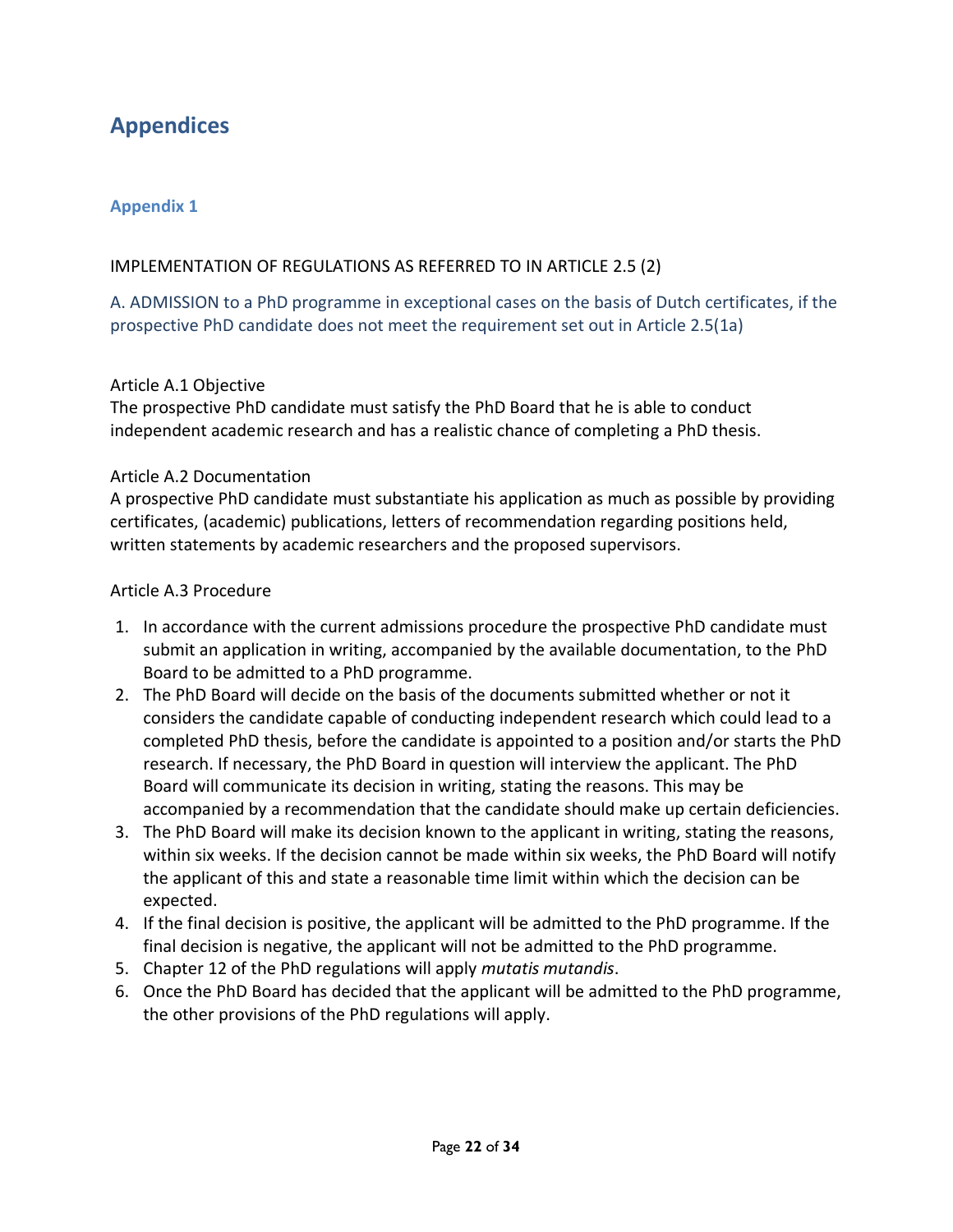# B. ADMISSION to a PhD programme in exceptional cases in which the requirement set out in Article 2.5(1a) has not been met, on the basis of foreign certificates

# Article B.1 Objective

The prospective PhD candidate must satisfy the PhD Board that he is able to conduct independent academic research and has a realistic chance of completing a PhD thesis.

#### Article B.2 Documentation

The prospective PhD candidate must substantiate his application as much as possible by providing certificates, (academic) publications, letters of recommendation regarding positions held and written statements by academic researchers and the (proposed) supervisors.

# Article B.3 Procedure

- 1. In accordance with the current admissions procedure, the prospective PhD candidate must submit an application in writing, accompanied by the available documentation, to the PhD Board, which will compare the candidate's previous training with the standard in the Netherlands.
- 2. The PhD Board will decide on the basis of the documents submitted whether or not it considers the candidate capable of conducting independent research which could lead to a completed PhD thesis, before the candidate is appointed to a position and/or starts the PhD research. If necessary, the PhD Board in question will interview the applicant. The PhD Board will make its decision in writing, stating the reasons.
- 3. The PhD Board will make its decision known to the applicant in writing, stating the reasons, within six weeks. If the decision cannot be made within six weeks, the PhD Board will notify the applicant of this and state a reasonable time limit within which the decision can be expected.
- 4. If the final decision is positive, the applicant will be admitted to the PhD programme. If the final decision is negative, the applicant will not be admitted to the PhD programme.
- 5. Chapter 12 of the PhD regulations will apply *mutatis mutandis*.
- 6. Once the applicant has been admitted to the PhD programme, the other provisions of the PhD regulations will apply.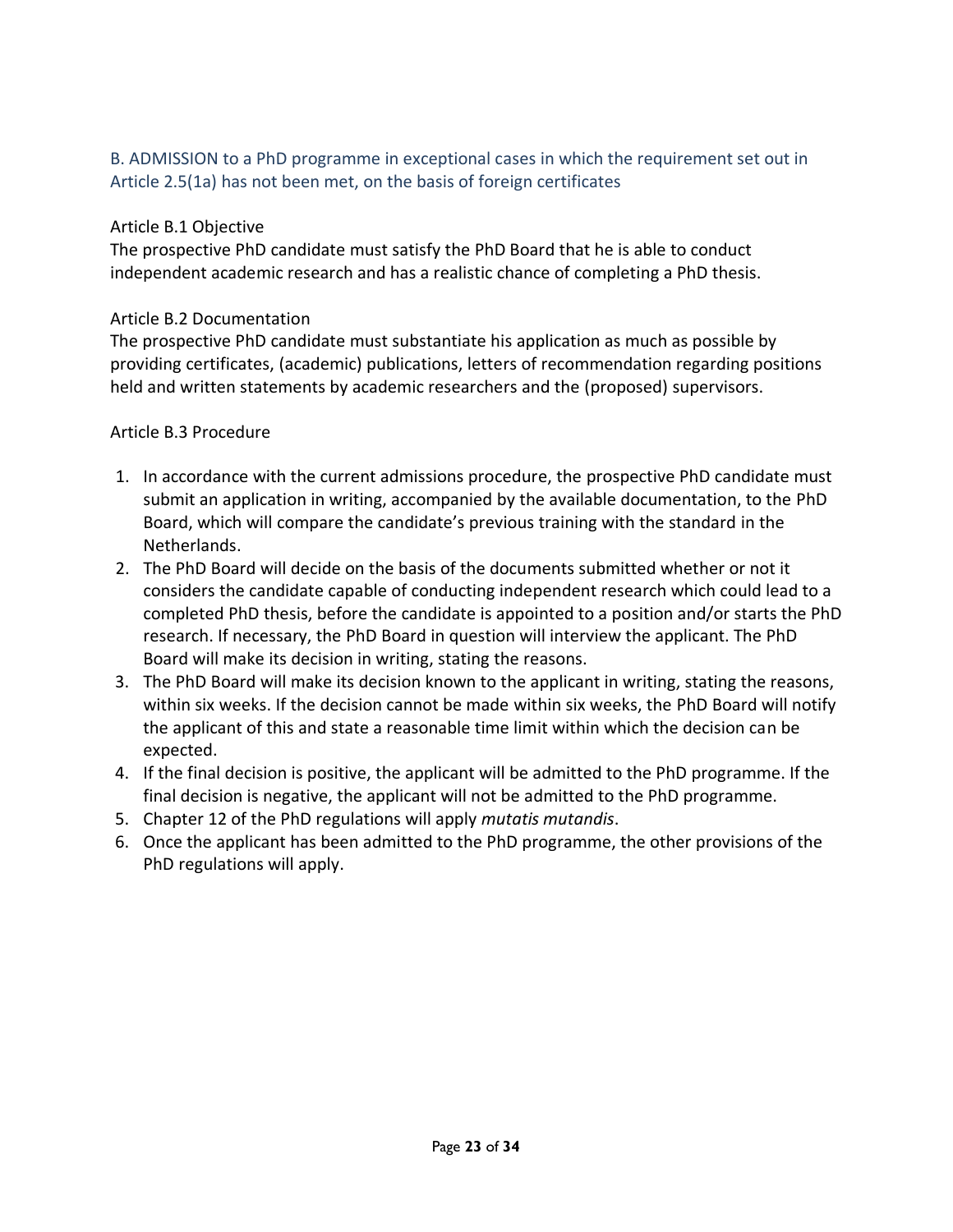#### **Appendix 2**

#### PROTOCOL FOR THE PHD GRADUATION CEREMONY

The TUA and the TUK have each established their own protocols for the PhD ceremony. The following is the protocol for the TUA ( for a PhD ceremony commencing at 3:00 p.m.)

- 2:45 p.m. Reception of opponents, (other) participants in the cortege and the candidate with his/her paranymfs in the Senate chamber
- 2.55 p.m. The pedel leads the candidate and his/her assistants to their seats in the auditorium. Audience remains seated. Pedel goes to the senate chamber for the next procession.
- 2:59 p.m. Procession: Rector, 1st supervisor, possibly 2nd supervisor, opponents and other (emeritus) professors according to seniority are led by beadle into their places behind the table. At the entrance to the auditorium, the pedel announces: 'The Senate'.

Audience stands up.

Pedel sits at reserved seat off to the side.

3:00 p.m. The Rector opens the meeting and says the prayer, after which he invites the doctoral student to read the 'form for the defence'. Then the Rector gives the doctoral candidate the opportunity to present his research (10 min.).

After that the rector invites the opponents to ask their questions.

4:00 p.m. After eye contact with the rector, the pedel stands up and says clearly audible: 'hora est'.

The pedel sits down again.

The doctoral candidate finishes his answer in a few sentences and pronounces the 'form after defence'.

After the doctoral candidate leaves the lectern, the audience stands up and the pedel leads the professors to the room where the deliberation takes place.

pedel leads professors in, announces: 'the senate', then the audience stands. The pedel remains standing aside (sits down when professors sit down: after handing over the doctoral bull).

After the rector has closed the session, the pedel leads the Senate and its entourage (rector, first supervisor, second supervisor if necessary, opponents and other (emeritus) professors according to their seniority, young doctor (and possibly wife and children) with their paranymphs outside.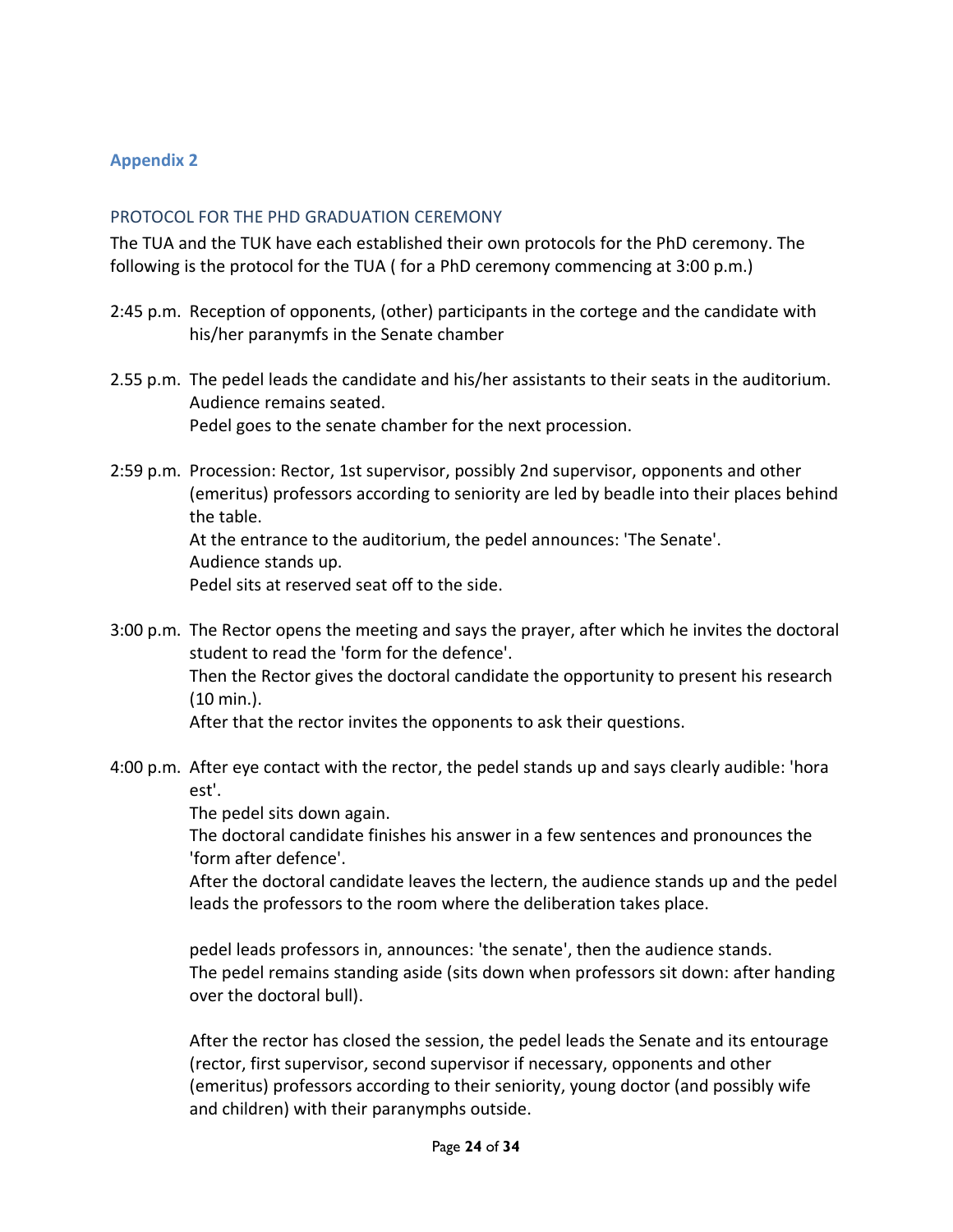The standing audience follows the procession to the reception, which takes place in the TUA garden room.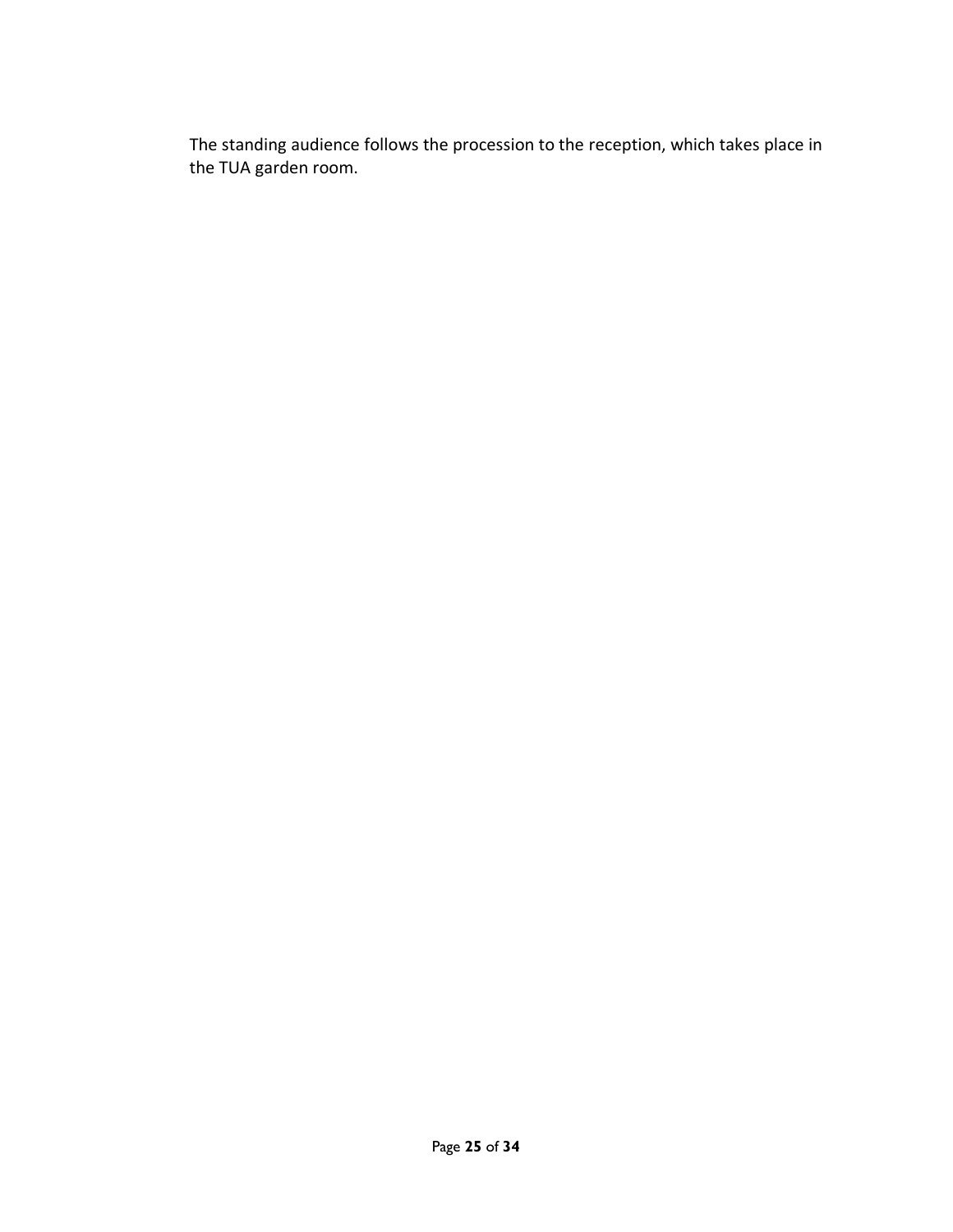#### **The order of the ceremony**

#### 1. OPENING BY THE RECTOR

Rector will take his cap off (all professors will do likewise), he gestures all (senate and audience alike) to take a seat, he opens the meeting by means of a hammer-blow and pronounces:

*I declare this public meeting of the academic senate to be opened and I will lead in prayer,* 

followed by the utterance of the following formulaic prayer:

*Oh Thou, the only wise God, by whom all treasures of wisdom and knowledge are revealed in Christ, we pray that Thou wouldst enlighten us by Thy Spirit, in order that we will be taught and guided by Thee. Grant that the increase of knowledge will be accompanied by the establishment of Thy truth and by the revelation of Thy glory. This we pray through Christ Jesus our Lord, Amen.*

#### Then he will continue:

*Mr. promovendus*, *would you please present yourself to the defence of your dissertation.* 

Rector gestures the PhD candidate to take the lectern and takes his seat.

#### 2. THE READING OF THE PRE-DEFENCE FORMULARY BY THE PHD CANDIDATE

*On authority of the rector of the university, and there unto authorized by its board of promotions, I am ready for the public defence of my dissertation, entitled: '…'* (title of the dissertation) *to the best of my ability, in order to obtain the title of Doctor of Theology. I will do so with the prayer that He, in Whose light alone we will see the light, will grant me His wisdom and strength. I request all who seek to please me by their opposition against my dissertation and theses, that they will state their objections clearly and concisely.* 

#### 3. DISPUTE

Rector stands up and says:

*Now I invite …* (names of the opponents) *to speak.* 

N.B. Only the name will be mentioned, without initials, titles and degrees.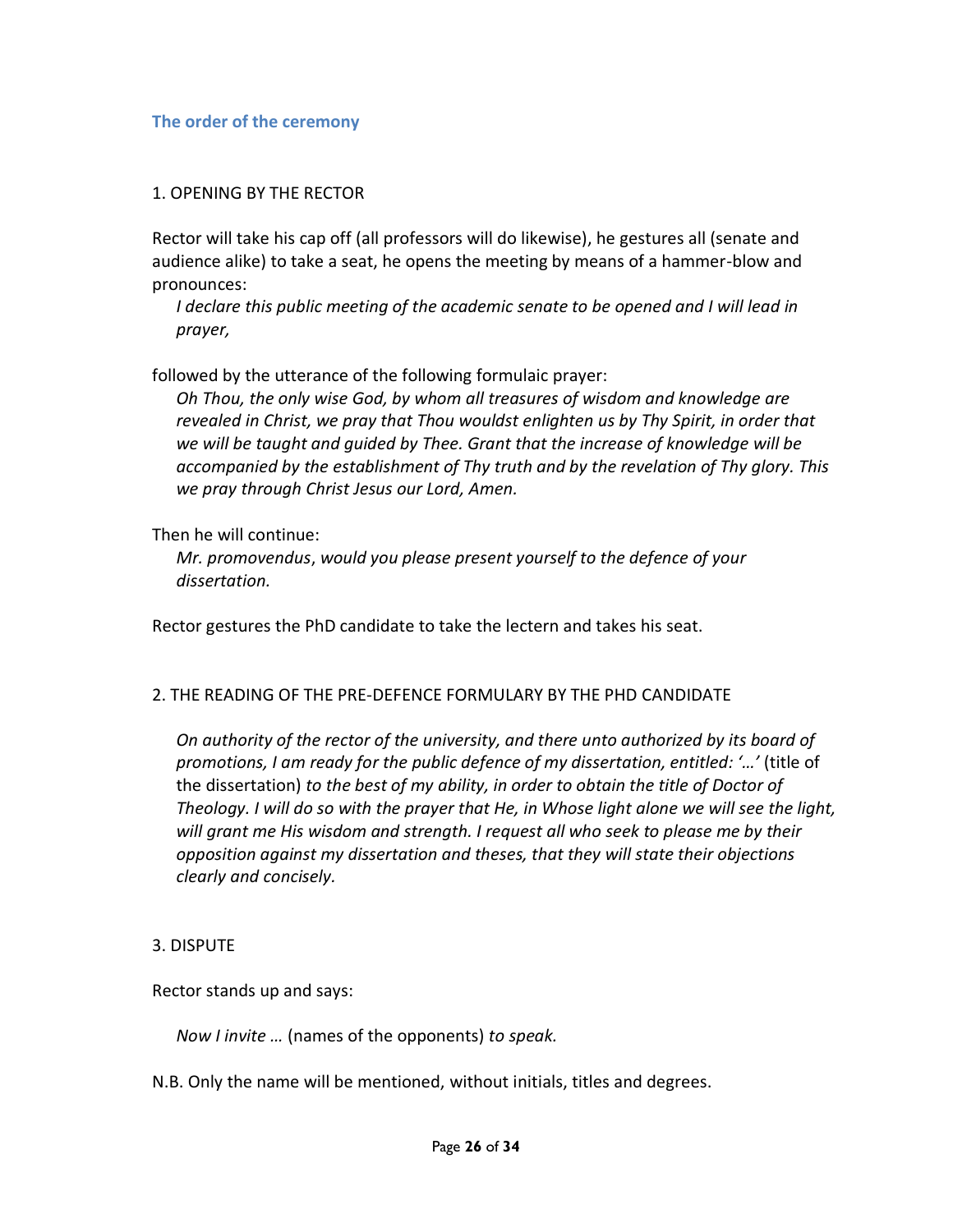After one hour, pedel will stand up, says loudly 'Hora est' and take his seat again. PhD candidate will conclude his response in a few sentences.

# 4. THE READING OF THE POST-DEFENCE FORMULARY BY THE PHD CANDIDATE

*Now that the defence of my dissertation has come to its conclusion, and before the senate will deliberate as to whether I may be granted the title of Doctor of Theology, may I first of all give thanks to God, for all His goodness shown to me during my studies and in this ceremony; may I also express my gratitude to the rector for his permission and to the senate for their co-operation; to my supervisors for their advice; to my opponents for the honour of their opposition; to my paranymphs for their help; and to all who have exalted the solemnity of this gathering by their presence.* 

After reading this formulary he will leave the lectern. He and his paranymphs will take their seats.

While all are standing, pedel will conduct the professors (who will have put on their cap) out of the auditorium in view of the deliberation (sequence: rector. Supervisor, other (retired) professors and any (senior) lecturers present, in order of seniority).

# 5. DELIBERATION

The deliberation will be as short as reasonably possible. Following the deliberation, pedel will conduct the senate into the auditorium (announcing '*the senate* '). Supervisor will carry the PhD certificate.

Rector (who like all professors will keep on their cap until point 7 incl.) will gesture the audience to take their seats (professors remain standing until point 7 incl.) and will pronounce (the head covered) the *judicium*. PhD candidate and his paranymphs will stand in front of senate and will remain there until point 9 incl.

# 6. THE RECTOR'S PRONOUNCEMENT OF THE JUDICIUM

*The senate has agreed to grant …*. (name of de promovendus) *the desired title of Doctor of Theology (if applicable: with the judicium 'cum laude'). The senate has appointed professor ….. to confer the degree.*

Only the members of senate and the graduate and his paranymphs will stand during the pronouncement.

# 7. THE ACT OF CONFERMENT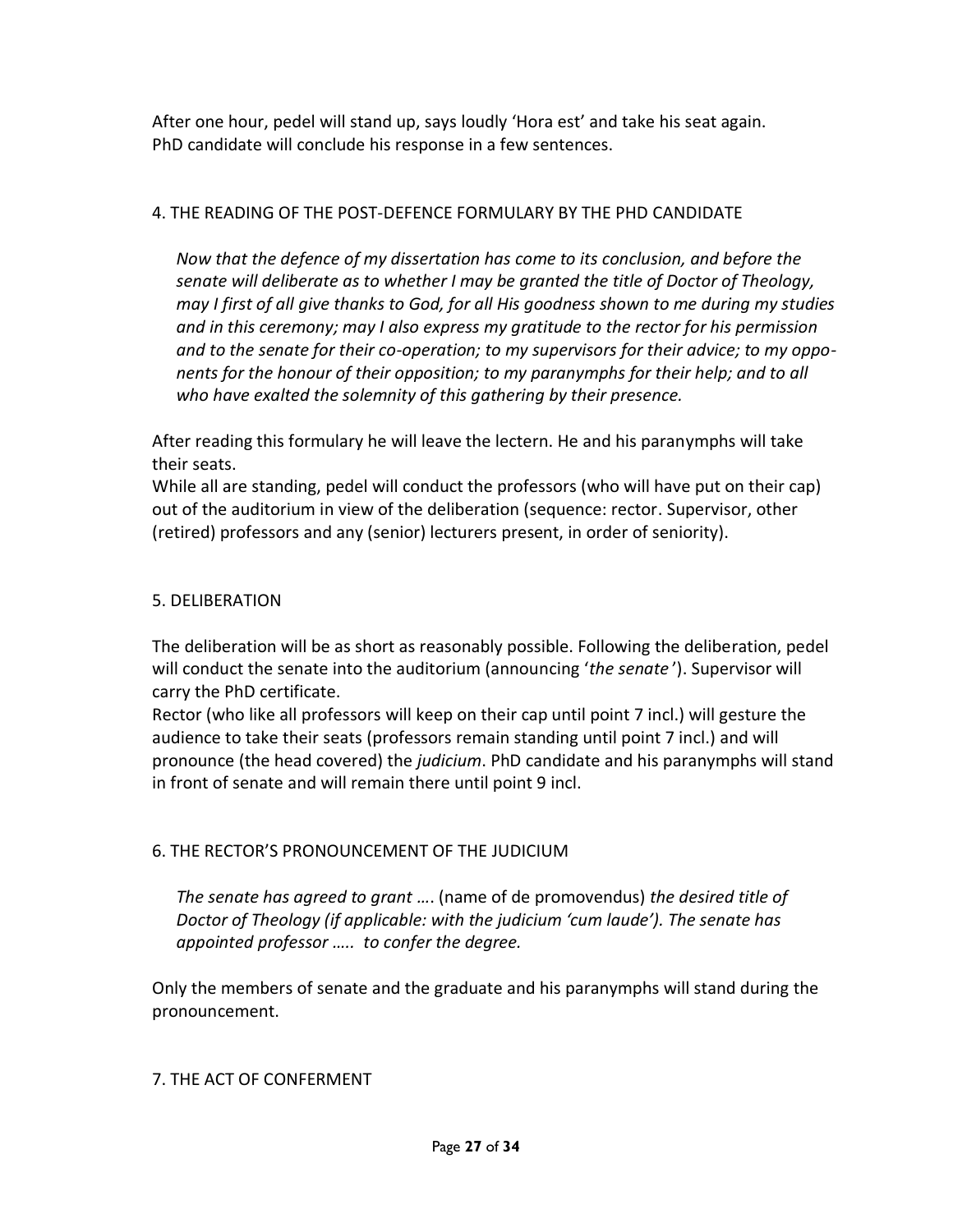*In grateful acknowledgement of God's benevolence bestowed on this academy, and in utter dependence on Him, and being appointed by the senate, I confer upon you …*  (promovendus) *the degree of Doctor of Theology, granted unto you by the senate.* 

*It is a joy to grant you the right to the title of doctor and to everything that belongs to the lawfully created Doctor of Theology and to all privileges associated with this title. I do this trusting God Almighty – from Him and through Him and to Him are all things.* 

Following the conferment and the presentation of the certificate, all professors will take their cap off and will take their seat. (Supervisor remains standing during his speech)

8. SPEECH BY THE SUPERVISOR

#### 9. CONGRATULATIONS ON BEHALF OF SENATE BY THE RECTOR

After these words the graduate and his paranymphs will return to their seats.

10. CLOSURE

Rector says:

*I* will lead in a prayer of thanksgiving and will close this meeting in praise and *adoration. Will all please stand up.* 

followed by the utterance of the following formulaic prayer:

*Lord our God, we thank Thee and praise Thy holy name for the blessing that Thou hast bestowed upon us. Grant that this work, rewarded by Thy favour in this hour, may be fruitful for the edification of Thy Church and the furtherance of Thy Kingdom. To Thee, the only wise God, Father, Son and Holy Spirit, be all praise and glory, now and for evermore. Amen.* 

Finally, rector will say:

*I now declare this public meeting of the academic senate to be closed.* 

Followed by a hammer-blow. The rector will put on his cap (and the other professors will do likewise) and he and the other members of senate will leave the auditorium, following the pedel (sequence: rector, supervisor(s), other (retired) professors and any (senior) lecturers, if present, in order of seniority, the young doctor and his paranymphs,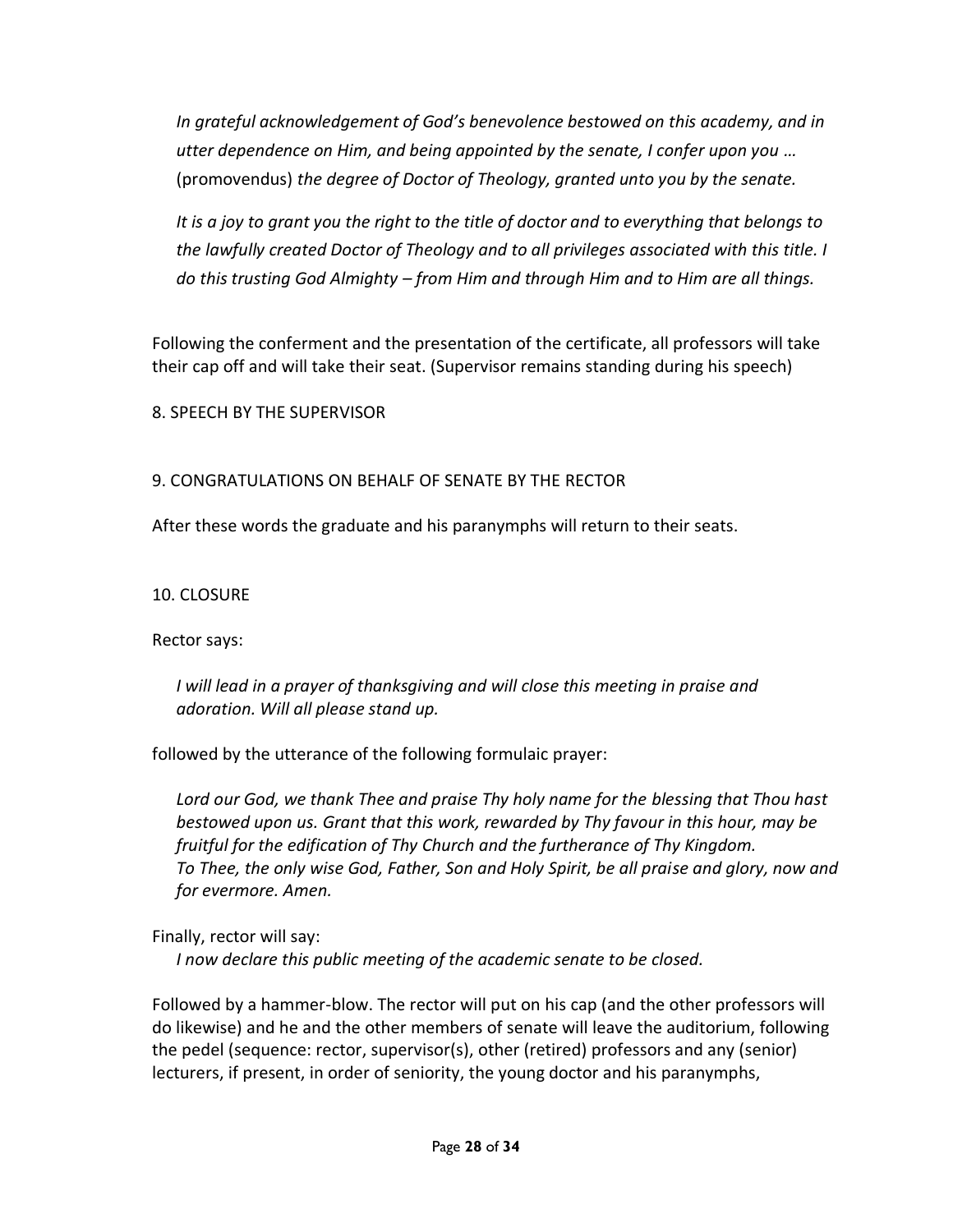immediately followed by the husband or wife and their children present, and the opposing friend). The audience will stand and follow the others.

Sequence of congratulating: first the professors will congratulate the young doctor and his/her wife/husband (and children if present) in the garden room, immediately followed by governors, trustees, lecturers and the wives of the professors, governors, trustees and lecturers. Then relatives and other guests will have the opportunity to congratulate. All others will leave the auditorium after them.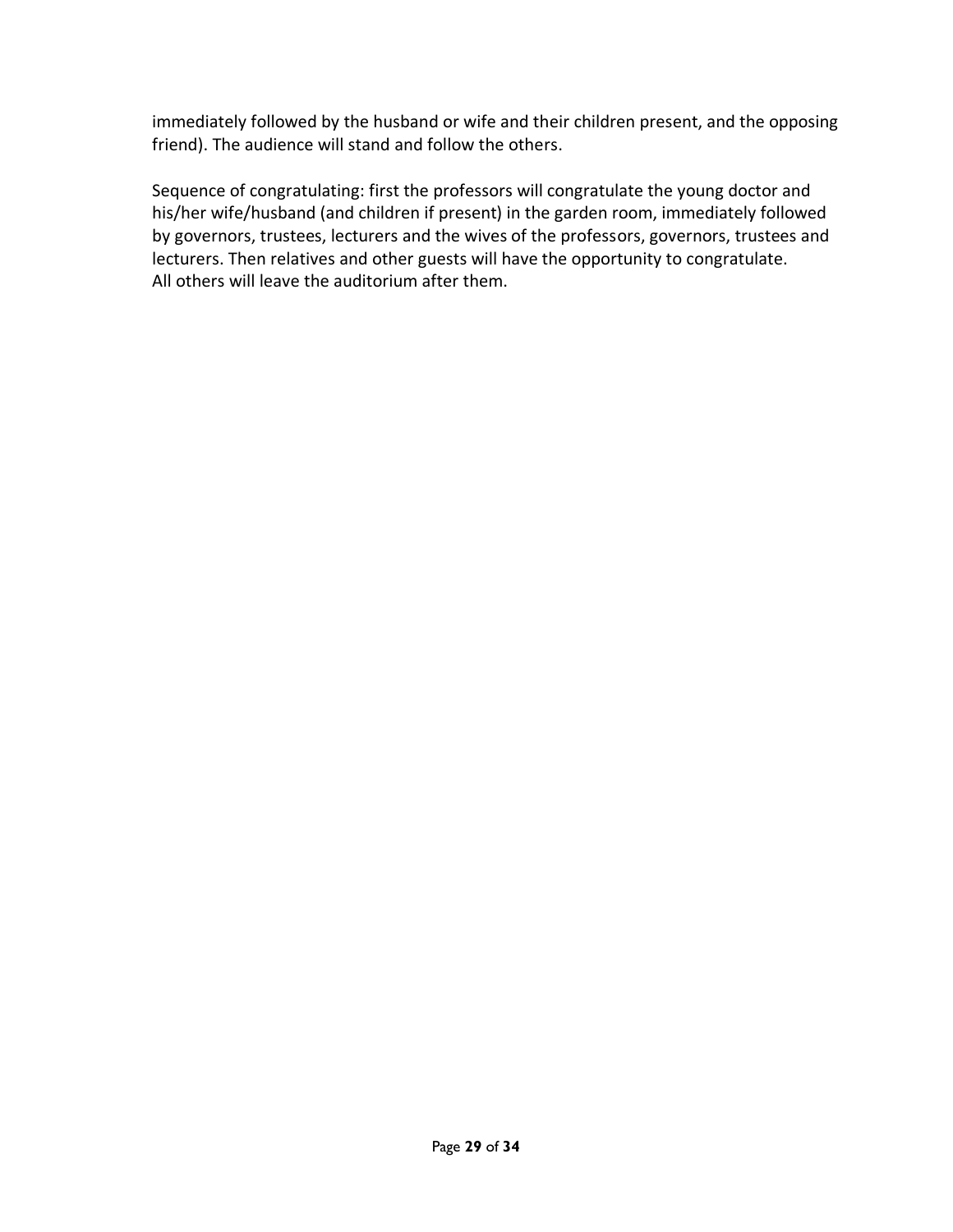# **Appendix 3**

# MODEL TITLE PAGE

The TUA and the TUK each have their own standards for the title pages. The model for the TU Apeldoorn now follows.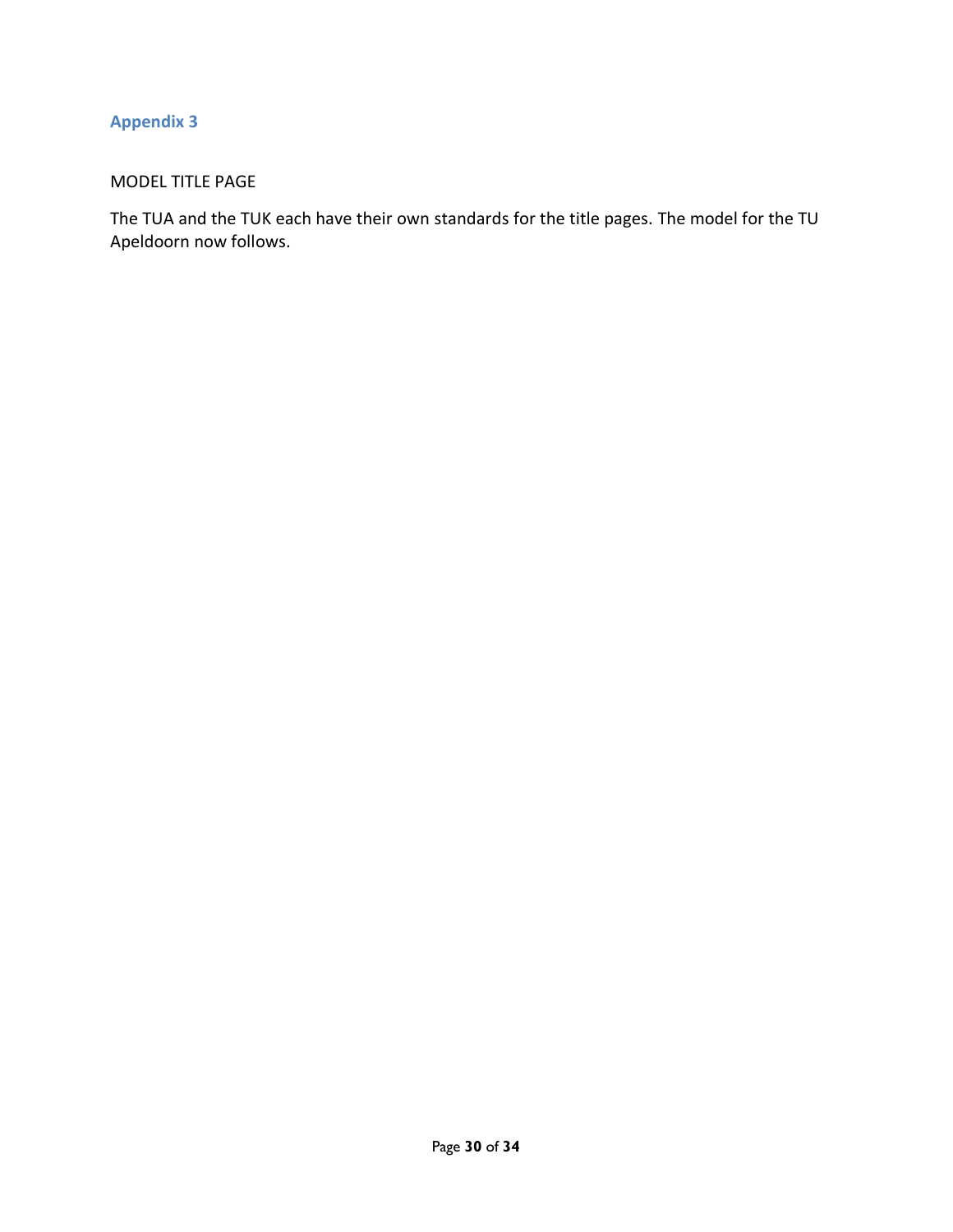# THEOLOGICAL UNIVERSITY OF THE CHRISTIAN REFORMED CHURCHES IN THE NETHERLANDS AT APELDOORN

\_\_\_\_\_\_\_\_\_\_\_\_\_\_\_\_\_\_\_\_\_\_\_\_\_\_\_\_\_\_\_\_\_\_\_\_\_\_\_\_\_\_\_\_\_\_\_\_\_\_\_\_\_\_\_\_\_\_\_\_\_\_\_\_\_\_\_\_\_

**TITLE**

# ACADEMIC THESIS

# FOR CONFERRAL OF THE DEGREE OF DOCTOR IN THEOLOGY,

ON AUTHORISATION OF THE RECTOR PROF. DR. ...........................,

# TO BE DEFENDED IN PUBLIC, GOD WILLING,

ON ...........DAY .................... 20..

AT ...... HOURS

AT THE THEOLOGICAL UNIVERSITY, WILHELMINAPARK 4, APELDOORN

by

(first names and surname of PhD candidate)

(date of birth and place of birth)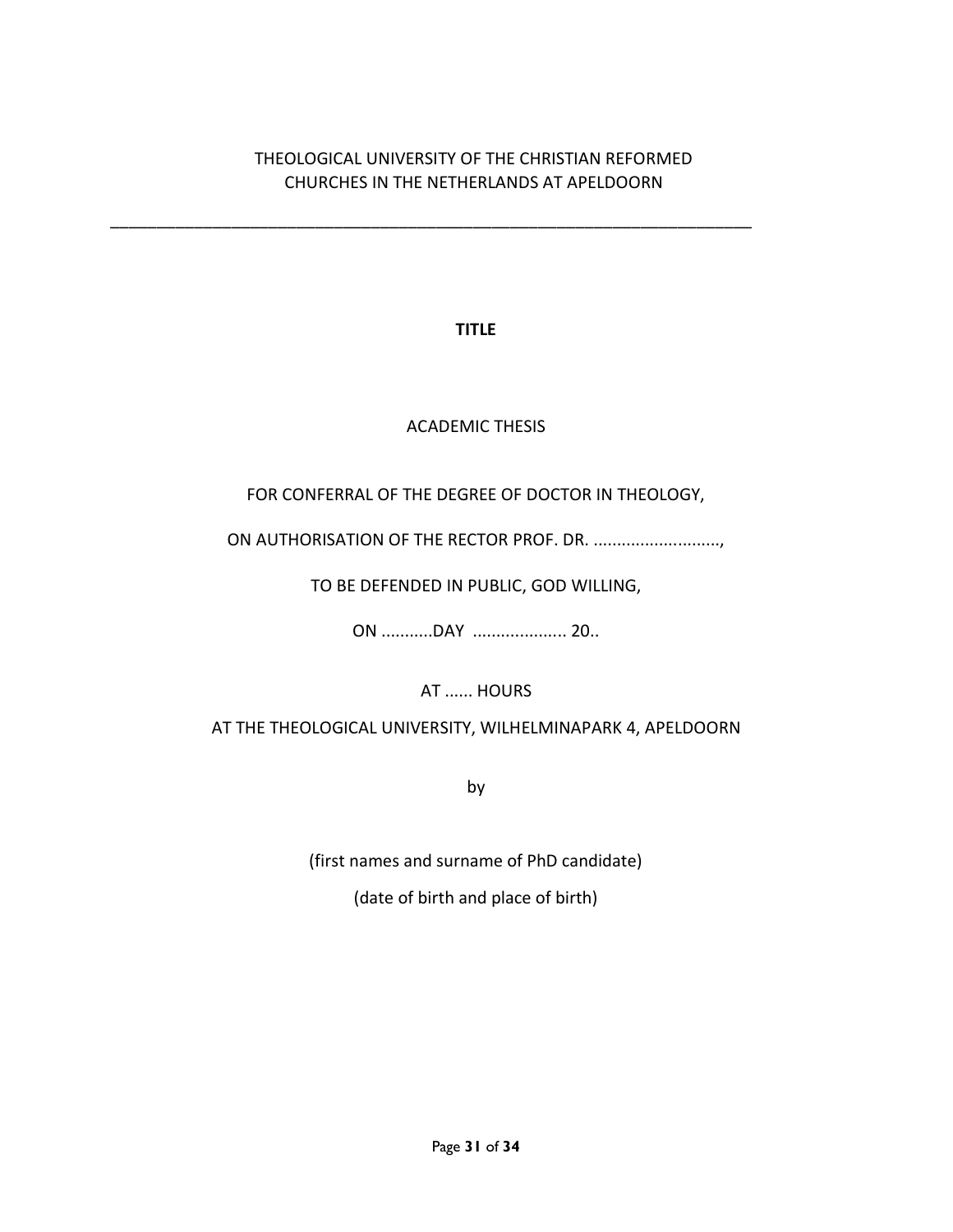On the *back* of the title page it should only mention:

- the supervisor(s)
- the co-supervisor(s)
- the members of the Assessment Committee

(where supervisors /co-supervisors or Assessment Committee members are concerned who are not connected to the TUA: include the name of the institution to which they are connected)

- the authorities or bodies which have contributed to, or made the realisation of this PhD thesis possible, financially.

- (if available) the International Standard Book Number (ISBN).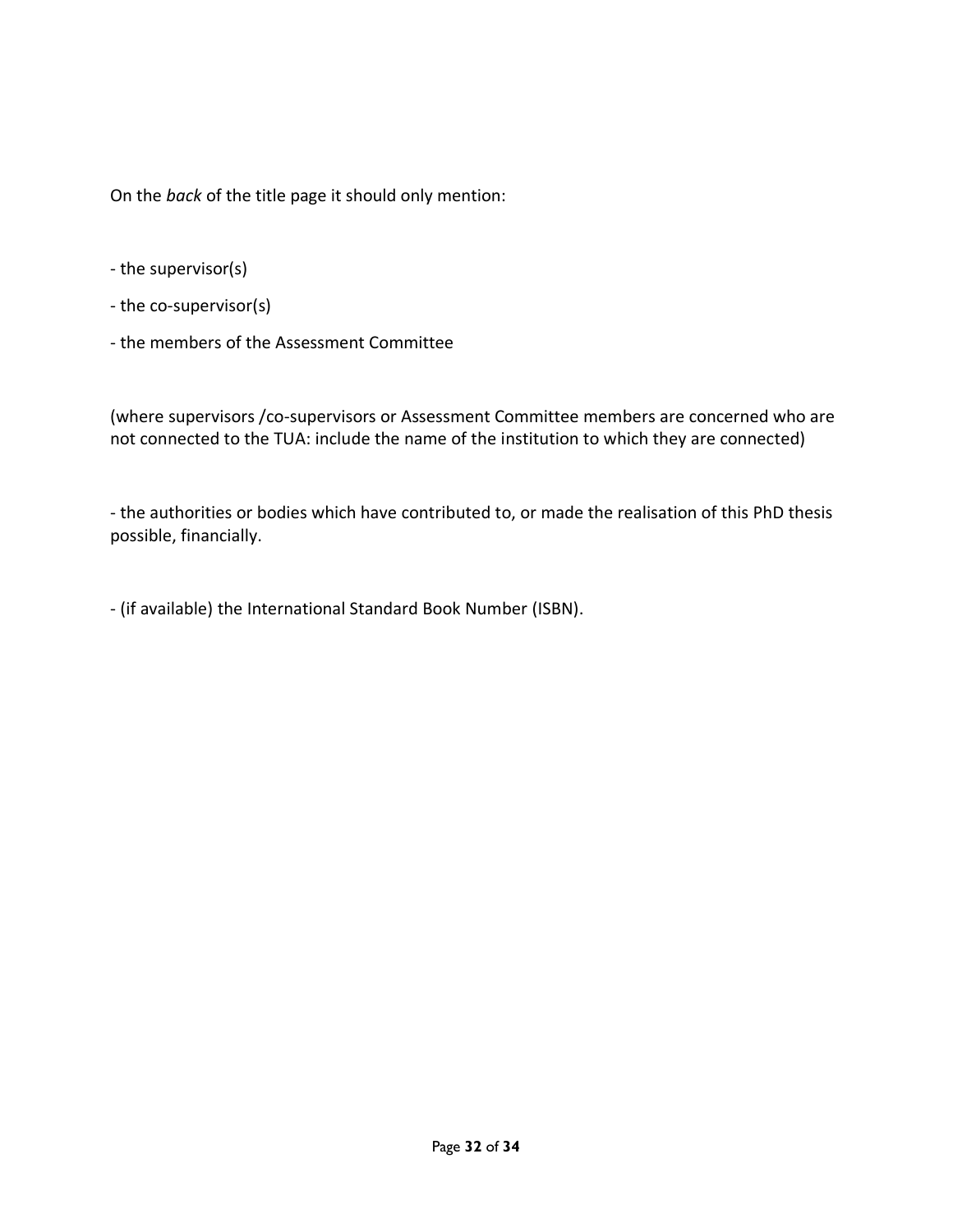# **Appendix 4**

## LICENCE AGREEMENT FOR NON-EXCLUSIVE PUBLICATION IN DIGITAL FORM VIA THE STATE UNIVERSITY REPOSITORY OF A PHD THESIS DEFENDED AT THE UNIVERSITY

In accordance with the supplement to Article 4.7 of the PhD Regulations of the Theological Universities ofApeldoorn and Kampen

## **[The] PhD candidate**

- consents to the global distribution of his/her PhD thesis in digital form; this distribution is nonexclusive;
- declares that the PhD thesis is his/her own work;
- declares that the electronic version is identical to the printed publication as regards content and that it contains all components that for technical and/or logistical reasons are not included in the printed publication (e.g., CDs, video, etc.);
- declares that, to the best of his/her knowledge, the PhD thesis does not infringe in any way on the intellectual property rights of others;
- declares that any transfer of his/her intellectual property rights to the PhD thesis to athird party will stipulate that such party will uphold the licence and assume this agreement;
- grants the licence in question indefinitely;
- declares to relinquish the right to terminate this licence by means of cancellation or dissolution;
- declares, with regard to any contribution that is based upon work that was sponsored or subsidised by any institution or organisation other than the University of Apeldoorn that he/she has fulfilled all obligations imposed by this sponsor, institution or organisation with regard to publication;
- declares that he/she has the right to grant permission as specified inthis agreement, subject to the exceptions specified below.

#### **The Theological University of Apeldoorn**

- declares that the licence will not be transferred to any third party;
- declares to have received the digital copy of the PhD thesis;
- shall transform the PhD thesis into other file formats or into other media with the goal of ensuring future digital accessibility and declares that any such transformation will be accomplished without tampering with the contents;
- shall make and keep one or more reserve copies ofthis PhD thesis with a view to the security and preservation of the files;
- shall, in the case that the publisher objects to the expiration of the embargos that are noted on the following page, protectthe PhD candidate from any damage claims that the publisher might make in this regard.